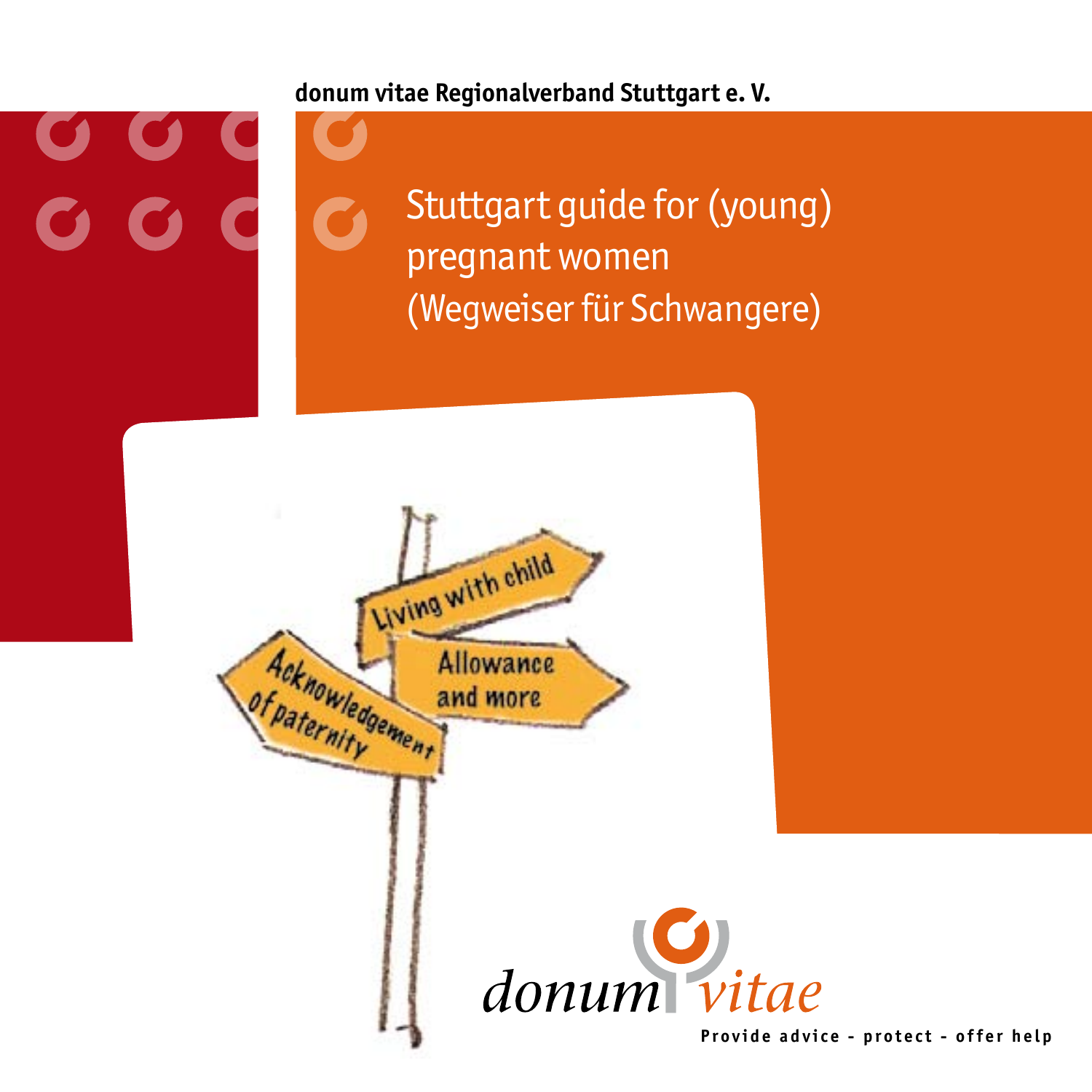#### Legal notice

Publisher: donum vitae Regionalverband Stuttgart e.V. Friedrichstraße 37 70174 Stuttgart Tel.: 0711/30 00035 Fax: 0711/30 00037 info@donum-vitae-stuttgart.de www.donum-vitae-stuttgart.de

Stuttgart 2013, updated and revised June 2019

All names of the interviewed women have been changed.



#### **Dear pregnant women, Dear future parents,**

donum vitae Stuttgart congratulates you on your pregnancy. We share your joy about this 'gift of life'!

There are exciting times ahead of you. Maybe a time of ambivalent emotions: you feel a lot of anticipation, but might also be some other emotions besides. You ask yourself if you are really up to this new situation and how you will cope with this far-reaching change in your everyday life.

Based on the experience of our advisers, we know that (young) pregnant women are not only faced with these concerns, but with new questions that arise as well. What do I do when there is not enough money and my flat becomes too small? Where can I get help when I am just overwhelmed by everyday life? Where can I find other families to talk to who are in a situation similar to mine? Is my unborn child healthy?

Our guide for (young) pregnant women in Stuttgart wants to help you to find the right point of contact for these and simi lar questions and to get answers quickly. Apart from short reports by young mothers, a list of important addresses and municipal offices, you will also find a whole range of information on financial support, childcare options, projects for pregnant women, (young) mothers and fathers, and much more.

We wish you all the best for the future with your child.

Eiter E. Medd

Thomas Fetscher Chair donum vitae Regional verband Stuttgart e.V.

Elke Merkle Deputy Chair donum vitae Regional verband Stuttgart e.V.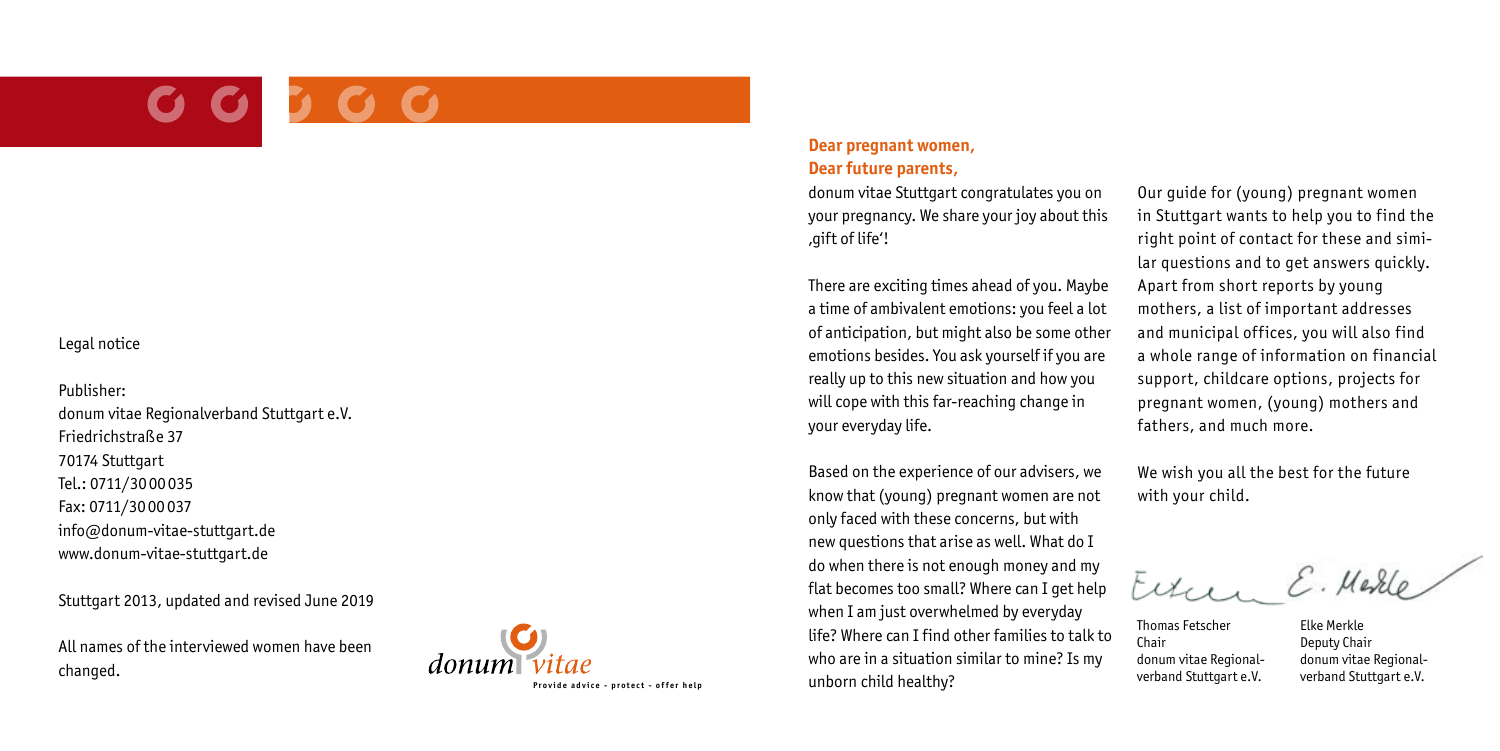## Contents

| 1.             | <b>Legal</b><br>8                                                                             |
|----------------|-----------------------------------------------------------------------------------------------|
| 1.1            |                                                                                               |
| 1.2            |                                                                                               |
| 1.3            |                                                                                               |
| 1.4            |                                                                                               |
| 1.5            |                                                                                               |
| 1.6            |                                                                                               |
| 1.7            |                                                                                               |
| 1.8            |                                                                                               |
| 1.9            | Parental leave $\ldots \ldots \ldots \ldots \ldots \ldots \ldots \ldots \ldots \ldots \ldots$ |
| 2.             | <b>Financial support</b><br>17                                                                |
| 2.1            | Unemployment benefit I/ Unemployment benefit II (Hartz IV) 17                                 |
| 2.2            |                                                                                               |
| 2.3            |                                                                                               |
| 2.4            |                                                                                               |
| 2.5            |                                                                                               |
| 2.6            |                                                                                               |
| 2.7            |                                                                                               |
| 2.8            | Aother and Child' Federal Foundation and , Family in Need' State Foundation 24                |
| 2.9            |                                                                                               |
| 3 <sub>1</sub> | <b>Medical check-up and birth</b><br>25                                                       |
| 3.1            |                                                                                               |
| 3.2            |                                                                                               |
| 3.3.           |                                                                                               |
| 3.4            |                                                                                               |

| 3.5 | Accompanied pregnancy30                                                                     |
|-----|---------------------------------------------------------------------------------------------|
| 3.6 |                                                                                             |
| 4.  | After the delivery<br>31                                                                    |
| 4.1 |                                                                                             |
| 4.2 | Support for the first period at home - Family Support team. $\ldots \ldots \ldots$          |
| 4.3 |                                                                                             |
| 5.  | <b>Assistance for the first period</b><br>32                                                |
| 5.1 | Family sponsorships $\ldots \ldots \ldots \ldots \ldots \ldots \ldots \ldots \ldots \ldots$ |
| 5.2 |                                                                                             |
| 5.3 |                                                                                             |
| 6.  | 36<br>Offers, courses and meeting places for parents                                        |
| 6.1 |                                                                                             |
| 6.2 |                                                                                             |
| 6.3 |                                                                                             |
| 7.  | <b>Childcare</b><br>38                                                                      |
| 7.1 |                                                                                             |
| 7.2 |                                                                                             |
| 8.  | Living with child<br>41                                                                     |
| 8.1 |                                                                                             |
| 8.2 | Wohnberechtiqungsschein (WBS) (entitlement to social housing) $\dots \dots$ . 43            |
| 8.3 |                                                                                             |
| 9.  | School, studies, apprenticeship and career<br>45                                            |
| 9.1 |                                                                                             |
| 9.2 |                                                                                             |
| 9.3 |                                                                                             |
| 10. | Timeline - what needs to be done when?<br>48                                                |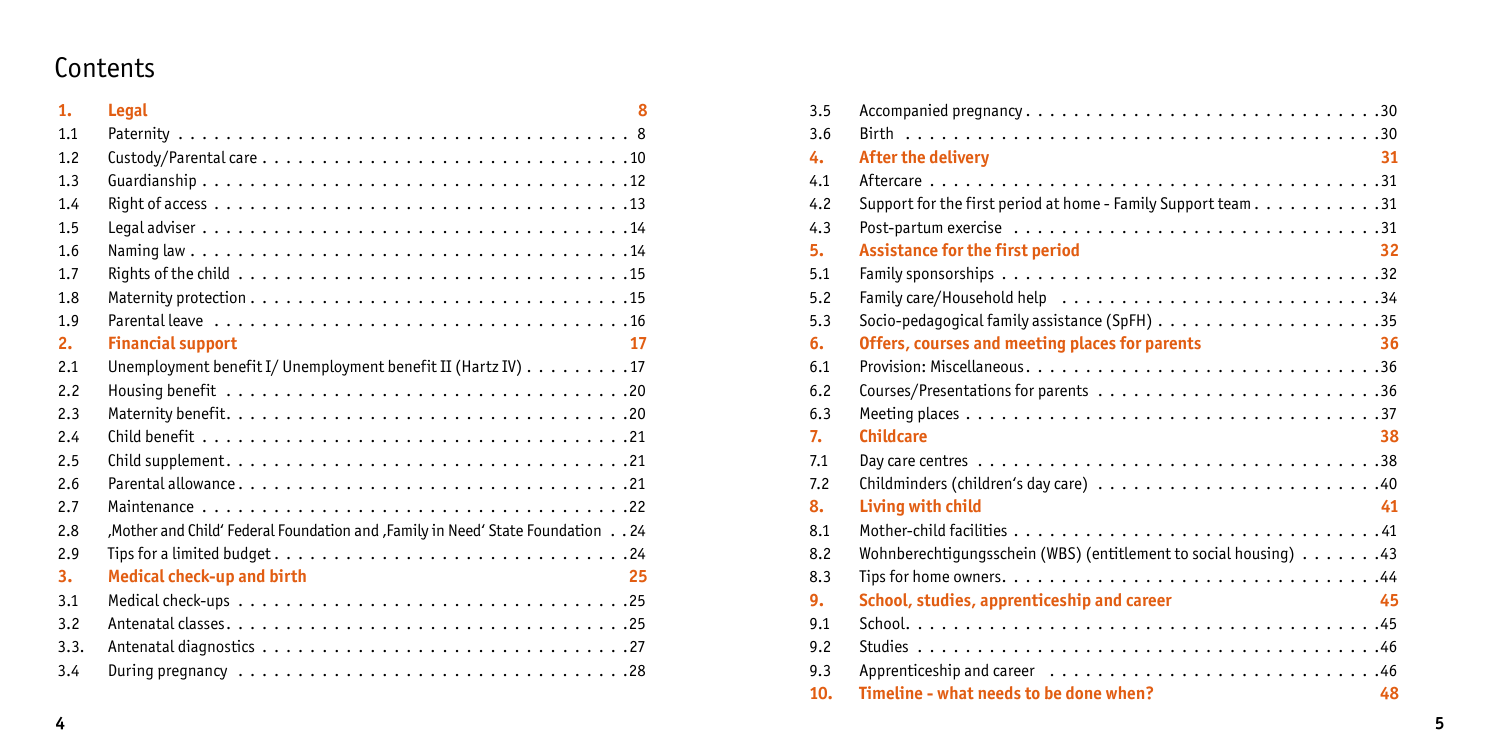# **BOC**

## $G G G G G G G$





Dear expectant mother, Dear expectant father,

As parents to be, you surely have lots of ques tions concerning your future and your life with a child. For underage or very young mothers-tobe, it is important to know: What am I entitled to? What about custody as an (underage) mother and father? What about school? Where can I live with my child? As such questions are often asked, we at donum vitae have set up this guide to help you to answer some of these questions. This guide will help you to find your way in this new situation. We have spoken to (young) mothers who discuss their experience and who want to encourage you to live a life as a (young) mother. Our advice centre is a point of contact for all questions regarding pregnancy and life with a child. We are happy to help. As you are holding the English version of our guide in your hands, we assume that you came to Germany only recently or that you are about to **Provide advice - protect - offer help** settle in Germany. If you do not hold a German

passport, it is important to note that point 2 'financial support' depends on your respective residence permit and always has to be seen case by case. For example, some kinds of sup port might be available to you only in a limited way or you might not be entitled to it at all. There might also be some differences regarding the living situation in point 8 or potentially regarding your apprenticeship in point 9. Make an appointment with us; the child's father and/ or grandparents is/are by all means welcome. We are happy to help you!

*The advice centre team*



donum vitae Regionalverband Stuttgart e.V. Friedrichstraße 37 70174 Stuttgart Tel.: 0711/30 00035 Fax: 0711/3000037 info@donum-vitae-stuttgart.de www.donum-vitae-stuttgart.de

Appointment and information: Mon to Fri 9.00 a.m. - 12.00 noon Mon to Thu 2.00 p.m. - 5.00 p.m. Appointments outside these times are also possible.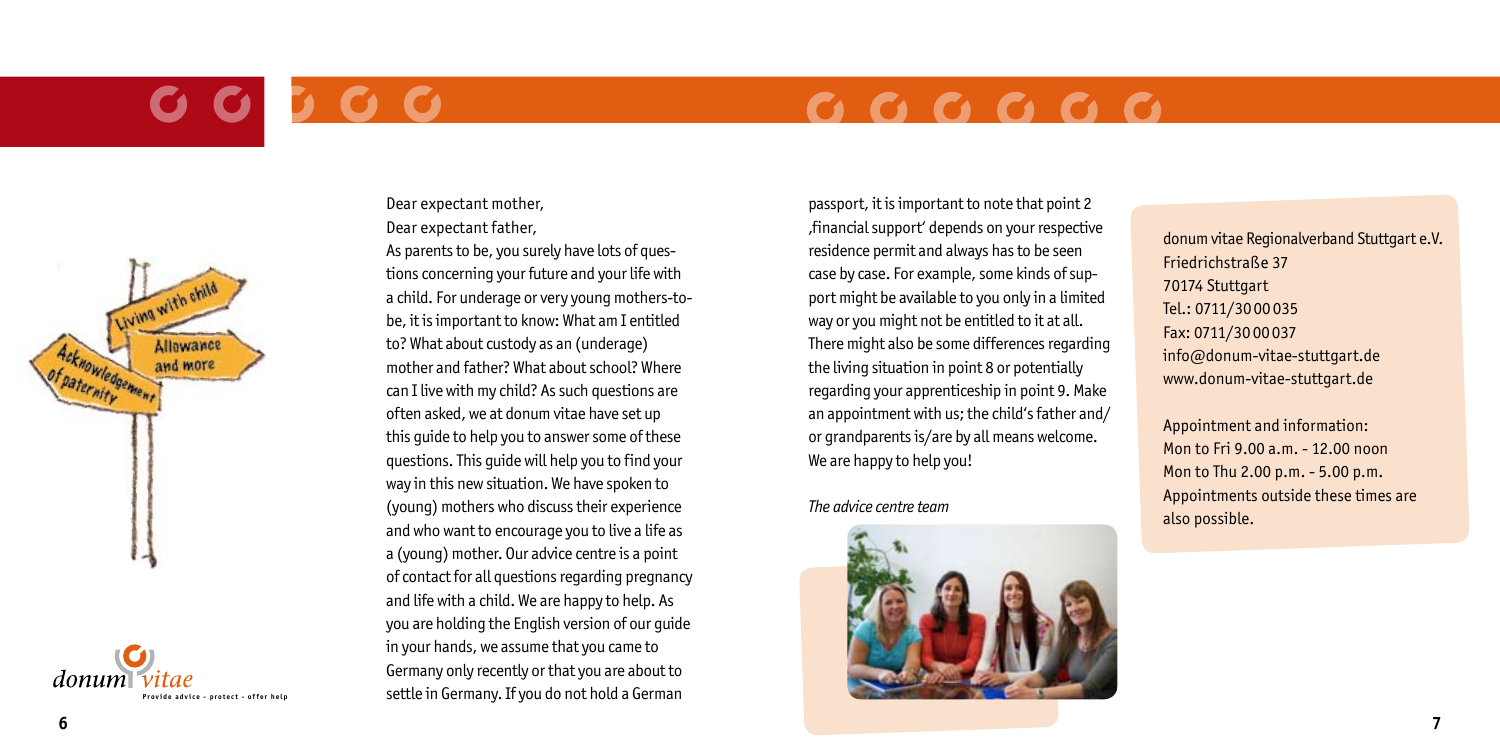## $G G G G G G G$

### 1. Legal

Becoming a mother also entails legal issues. For minors in particular, there are a few things to know and keep in mind:

#### **1.1 Paternity**

From a legal perspective, the father of a child is either the person who

- 1. is married to the mother at the time of birth,
- 2. has acknowledged paternity, or
- 3. whose paternity was determined by a court.

For unmarried couples, it is prudent to undertake a so-called acknowledgement of paternity during pregnancy. This can be applied for at the youth welfare office, thus the child gets an official father. This is important so that the child still has a parent should anything happen to the mother. If you apply for acknowledgement of paternity, this has consequences for the life of the parents and the life of the child. These are: the father has the right and obligation to see his child, and a maintenance claim can be asserted for the child if he/she does not live with the father, and the mother can assert a maintenance claim for the first 3 years after giving birth. An unmarried couple can have the paternity acknowledged with the youth welfare office even before birth. After birth, the acknowledgement of paternity is confirmed at the registry office in the town hall. In any case, it is important for the child to know who his/ her father is. It is equally important for the mother to clarify the paternity in order to assert maintenance claims against the father.

**Jugendamt (Youth welfare office) Wilhelmstraße 3 70182 Stuttgart Tel. 0711/216-55 807 (Acknowledgement of paternity)**

*"The acknowledgement of paternity was difficult, not because of the father, but because of all the public authorities and deadlines. I think it took 4 months until we had him on the birth certificate." Maike (16 years) with Jannis (7 months)*

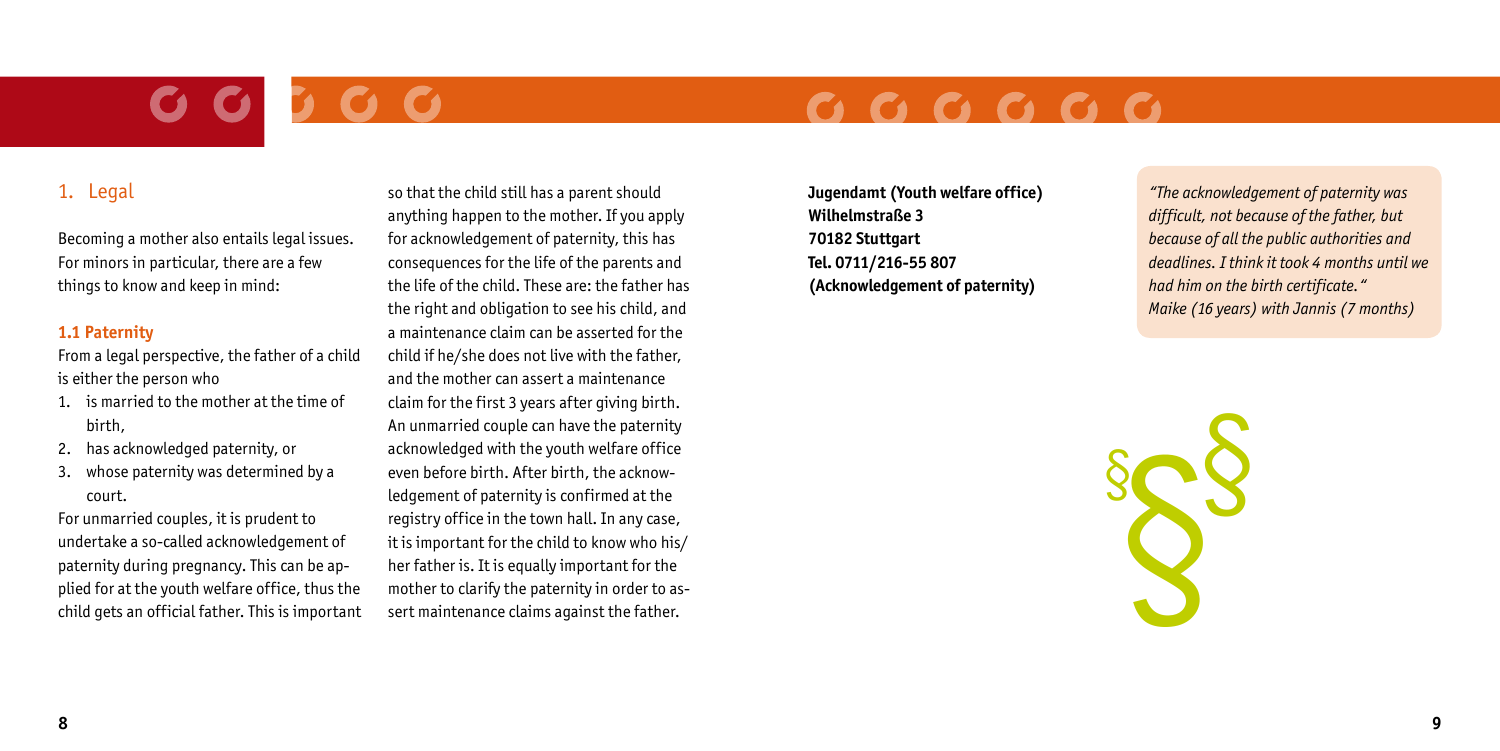## $\begin{array}{cccccccccccccc} \mathbf{C} & \mathbf{C} & \mathbf{C} & \mathbf{C} & \mathbf{C} & \mathbf{C} & \mathbf{C} & \mathbf{C} & \mathbf{A} & \mathbf{A} & \mathbf{A} & \mathbf{A} & \mathbf{A} & \mathbf{A} & \mathbf{A} & \mathbf{A} & \mathbf{A} & \mathbf{A} & \mathbf{A} & \mathbf{A} & \mathbf{A} & \mathbf{A} & \mathbf{A} & \mathbf{A} & \mathbf{A} & \mathbf{A} & \mathbf{A} & \mathbf{A} & \mathbf{A} & \mathbf{A} &$

#### **1.2 Custody/Parental care**

If the mother is not married to the father at the time of birth, she holds sole custody. Joint custody can be applied for at the youth welfare office. The father of the child can also apply for divided custody with the family court, even against the will of the mother. This can only be denied if it violates the best interests of the child. Married couples automatically obtain joint custody for the child. The basic principle applies: If there is joint custody, custody of one parent can only be revoked by the family court if there is due cause. The parent's separation is not due cause! You should therefore think carefully about which avenue to take. Parental care, which means custody, entails 3 areas:

- Personal custody refers to care and upbringing of the child and all decisions that need to be taken in everyday life (e.g. naming, choosing a religion, medical decisions). The assertion of legal claims of the child also fall into this category (e.g. asserting maintenance claims).
- $\triangleright$  Care for the child's property entails all decisions regarding the child's assets. As only very few minors own assets, this part usually does not play a major role.
- $\triangleright$  Then there is the legal representation of the child, involving all , official matters' such as signing of contracts, the application for youth welfare or social benefits or the registration/deregistration at school. If you are an underage mother, you cannot hold all 3 areas of parental care because you only have limited legal

capacity according to the law. Therefore, the legal representation and the care for the property of the child have to be assumed by someone 18 years or older. For this reason, the guardianship court will appoint a guardian for underage mothers or fathers.

**Jugendamt (Youth welfare office) Wilhelmstraße 3 70182 Stuttgart Tel. 0711/216-55 807 (Custody)**

**Amtsgericht Stuttgart (Local Court) Hauffstraße 5 70190 Stuttgart Tel. 0711/921-0 (switchboard)**

*"I hold sole custody at the moment, I get this automatically because we are not married. We will just wait and see how we are going to do it; we want him to have custody, too. I do understand that he wants to have it." Nadine (18 years) with Sophie (3 1/2 months)*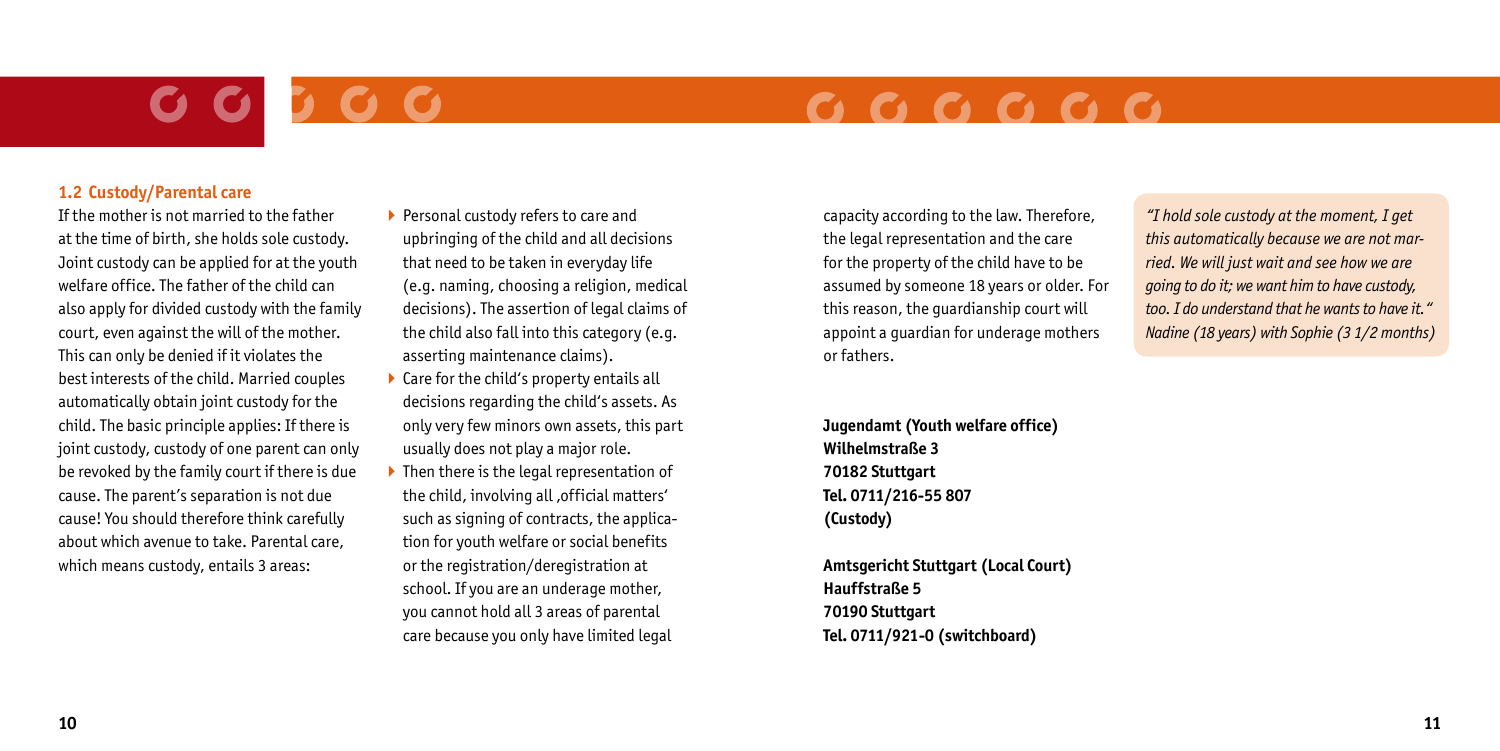#### **1.3 Guardianship**

As an underage mother, you do not obtain sole custody. Until your  $18<sup>th</sup>$  birthday, the youth welfare office appoints a guardian for the child. The guardian can either be the biological father (if he is of full age), the grandmother or the grandfather of the baby, a conservator or the youth welfare office. The guardian's decisions have to be agreed upon with the parents of the child. The personal custody described in point 1.2, also called the , real custody', remains with the mother and the father of the child or rather with the raising parent.

#### **Jugendamt (Youth welfare office) Wilhelmstraße 3 70182 Stuttgart Tel. 0711/216-55 826 (Guardianship)**

*"My mum holds custody for Jannis; that was very clear to me. We had to go to the guardianship court to apply for that. This takes a bit of time, but it is absolutely worthwhile. The people from the youth welfare office did not come and visit us, we had to go to the youth welfare office just once and they checked whether the mother - meaning the grandmother - would be a good guardian. Regarding custody, I would do it the same way again. If you have a good relationship with your mother, you should do it this way. If you do not have a good relationship, you should not do it because of the money and so on, that is usually the big controversy." Maike (16 years) with Jannis (7 months)*

*"It was important to me that a neutral, nice social worker assumes the guardianship. I did not want the youth welfare office to assume guardianship; I did not*  *like this idea, and I am not on very good terms with my mother. It worked really well with Mrs B. because she had a lot of time for me and she handled all the financial things." K. (17 years)* 

*"As I was not 18 yet at the time of birth, the youth welfare office had the guardianship for Luca. It was better this way because if someone from my family had assumed guardianship, it would have taken very long for the court to process it, and by then I would already have turned 18. The people from the youth welfare office came to us once and talked to my parents, and if they are satisfied they do not come back again. We did not have any bad experience with the youth welfare office, my parents were also in favour. We also had more help with all the paperwork." Jessica (18 years) with Luca (6 months)*

#### **1.4 Right of access**

The child and both parents have a right of access to each other. If paternity has been acknowledged, the father is duty bound as well as obliged to have access to his child. This also applies if he does not have custody of the child. Limitation of access to one parent is possible (via the family court) only if the child's welfare is endangered. Other close family members such as siblings, grandparents or important attachment figures could then demand access if this is conducive to the welfare of the child.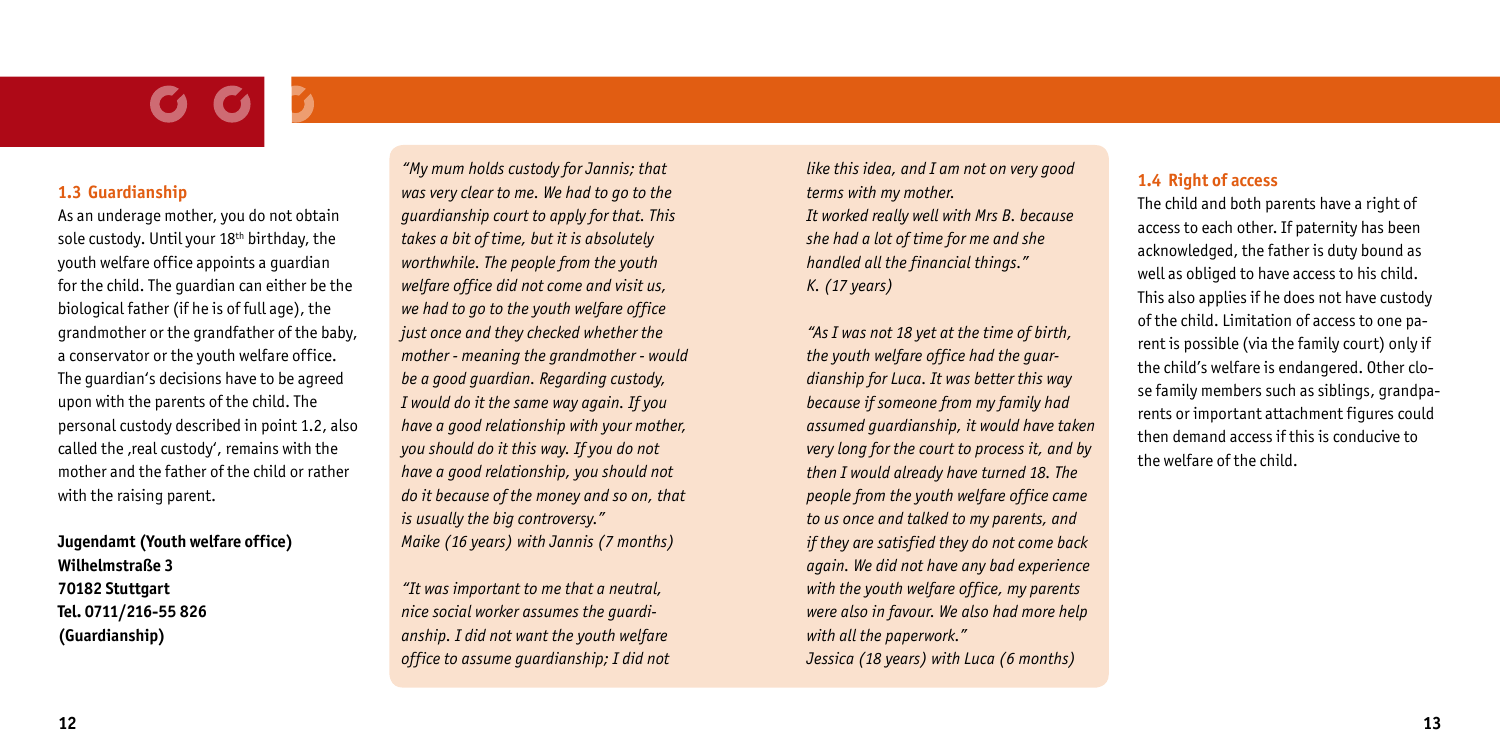## $\begin{array}{cccccccccccccc} \textbf{C} & \textbf{C} & \textbf{C} & \textbf{C} & \textbf{C} & \textbf{C} & \textbf{C} & \textbf{C} & \textbf{A} & \textbf{A} & \textbf{B} & \textbf{B} & \textbf{B} & \textbf{B} & \textbf{B} & \textbf{B} & \textbf{B} & \textbf{B} & \textbf{B} & \textbf{B} & \textbf{B} & \textbf{B} & \textbf{B} & \textbf{B} & \textbf{B} & \textbf{B} & \textbf{B} & \textbf{B} & \textbf{B} & \textbf{B} &$

#### **1.5 Legal adviser**

If single parents encounter problems regarding determining paternity or the assertion of maintenance, they can contact the youth welfare office. They can file an application for a legal adviser there. The legal adviser calculates, for example, the amount of maintenance and tries to come to an agreement. If necessary, the legal adviser represents the claims of the child in court. The assistance of a legal adviser is free of charge and does not affect the parental care!

**Jugendamt (Youth welfare office) Wilhelmstraße 3 70182 Stuttgart Tel. 0711/216-55 807 (Legal adviser)**

### **1.6 Naming law**

There is of course the question whose last name the child is going to take. If the parents are married, the child automatically receives the last name that both parents have. Double-barrelled names are excluded. If you are married and both of you have kept your own last names, you have to decide upon the birth of your 1st child which family name you want to have for the children. If you are not married to the father of the child, you decide together on the last name of the child if you hold joint custody. If the mother of the child holds sole custody, she can make the decision on the last name of the child. If custody is converted from sole into joint custody in the first 3 months after birth, a new decision on the last name can be made.

#### **1.7 Rights of the child**

Even a newborn child has rights. The most important ones are:

- $\blacktriangleright$  The right to a non-violent upbringing. This includes corporal punishment as well as emotional injury and humiliation. Children need boundaries, but violence must not be used.
- $\blacktriangleright$  The right of access to both parents. The most important points are already listed under, right of access'. If you do not know what to do regarding the upbringing of the child, you can contact the youth welfare office or another child guidance centre of your choice to get help. (Addresses can be found on www.bke.de)

#### **1.8 Maternity protection**

The Maternity Protection Act protects the health of the woman and her child at work, at her apprenticeship and at university during the pregnancy and after delivery. At work, the following maternity protection periods apply in general: the employer must not allow the pregnant woman to work in the last 6 weeks before giving birth and 8 weeks (12 weeks for multiple or premature births or for children with disabilities) after the delivery. During this time, the pregnant women receive maternity benefit and an employer's contribution together amounting to the same as the net pay. The Stuttgart Regional Council has an expert group on maternity protection in the workplace. This can help you if you have any concerns that you or your child are being endangered, placed under excess demand or may be risking your or your child's health. If there is imminent danger before the start of the maternity protection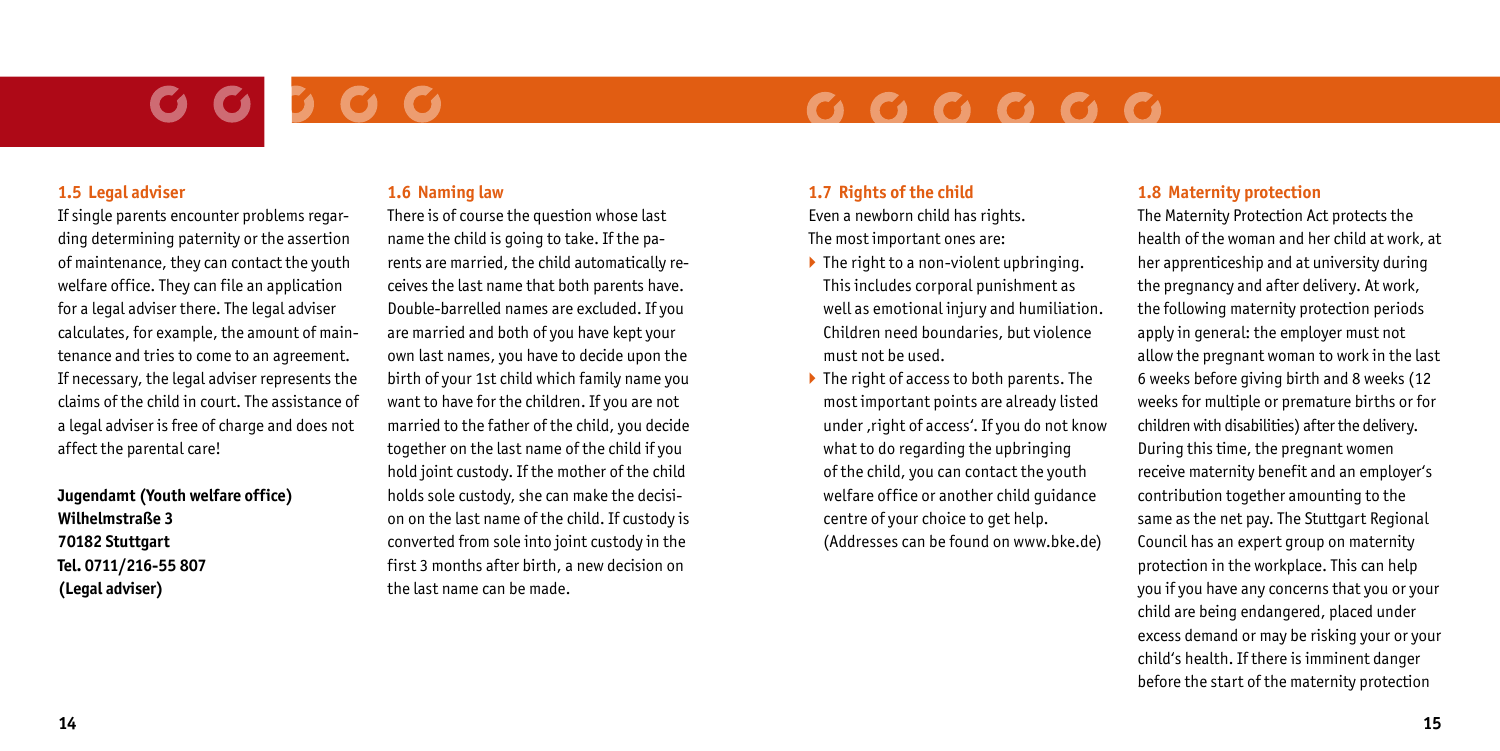## $\begin{array}{cccccccccccccc} \mathbf{C} & \mathbf{C} & \mathbf{C} & \mathbf{C} & \mathbf{C} & \mathbf{C} & \mathbf{C} & \mathbf{C} & \mathbf{A} & \mathbf{A} & \mathbf{A} & \mathbf{A} & \mathbf{A} & \mathbf{A} & \mathbf{A} & \mathbf{A} & \mathbf{A} & \mathbf{A} & \mathbf{A} & \mathbf{A} & \mathbf{A} & \mathbf{A} & \mathbf{A} & \mathbf{A} & \mathbf{A} & \mathbf{A} & \mathbf{A} & \mathbf{A} & \mathbf{A} & \mathbf{A} &$

period, the expectant mother can claim for prohibition of employment and for receiving a maternity pay amounting to the net pay for this period. It is also good to know that a termination by the employer is inadmissible with only few exceptions after announcing the pregnancy.

**Regierungspräsidium Stuttgart (Regional Council) Expert group on maternity protection Ruppmannstraße 21 70565 Stuttgart Tel. 0711/904-15 499 Email: mutterschutz@rps.bwl.de**

More information:

www.rp.baden-wuerttemberg.de/Themen/ Wirtschaft/Seiten/Mutterschutz.aspx

#### **1.9 Parental leave**

Parental leave is a time out from working life for parents who care for and raise their children mainly themselves. A claim to parental leave exists at the latest until the child reaches the age of 3. With the employer's approval, 2 years of parental leave can be carried over to the period between the child's 3rd and 8th birthday. During parental leave, you can work up to 30 hours per week or be released from working. Upon completion, you can go back to your former or an equivalent position. 7 weeks before the start of parental leave, you have to apply for the parental leave informally with your employer. You are protected against dismissal during parental leave! You may take parental leave independent from receiving parental allowance; you can take care of your child and at the same time stay in contact with your job. Pregnant women should start their parental leave after the maternity protection

period because otherwise they might not be entitled to the employer's contribution to the maternity benefit.

### 2. Financial support

Depending on the residence permit (refer to Page 6/7!)

There are various ways to get financial aid to pay for your child's essentials (layette), and to fund your life with child.

On the federal ministry portal

**www.infotool-familie.de,** you can see which family benefits you can claim with just a few clicks. **All applications can also be downloaded there!**

#### **2.1 Unemployment benefit I/ Unemployment benefit II (Hartz IV)**

Anyone who has contributed to public unemployment insurance for at least a year and has registered as unemployed on time (3 months before the end of the employment contract) is entitled to **unemployment benefit I (ALG I)**. All formalities are handled by the respective Employment Agency. The amount of the paid benefit depends on the previous income and cannot be reduced. Unemployed persons with child receive 67% of their last net pay, unemployed persons without children receive only 60%.

#### **Agentur für Arbeit (Employment Agency) Nordbahnhofstraße 30-34 70191 Stuttgart Tel. 0711/920 0**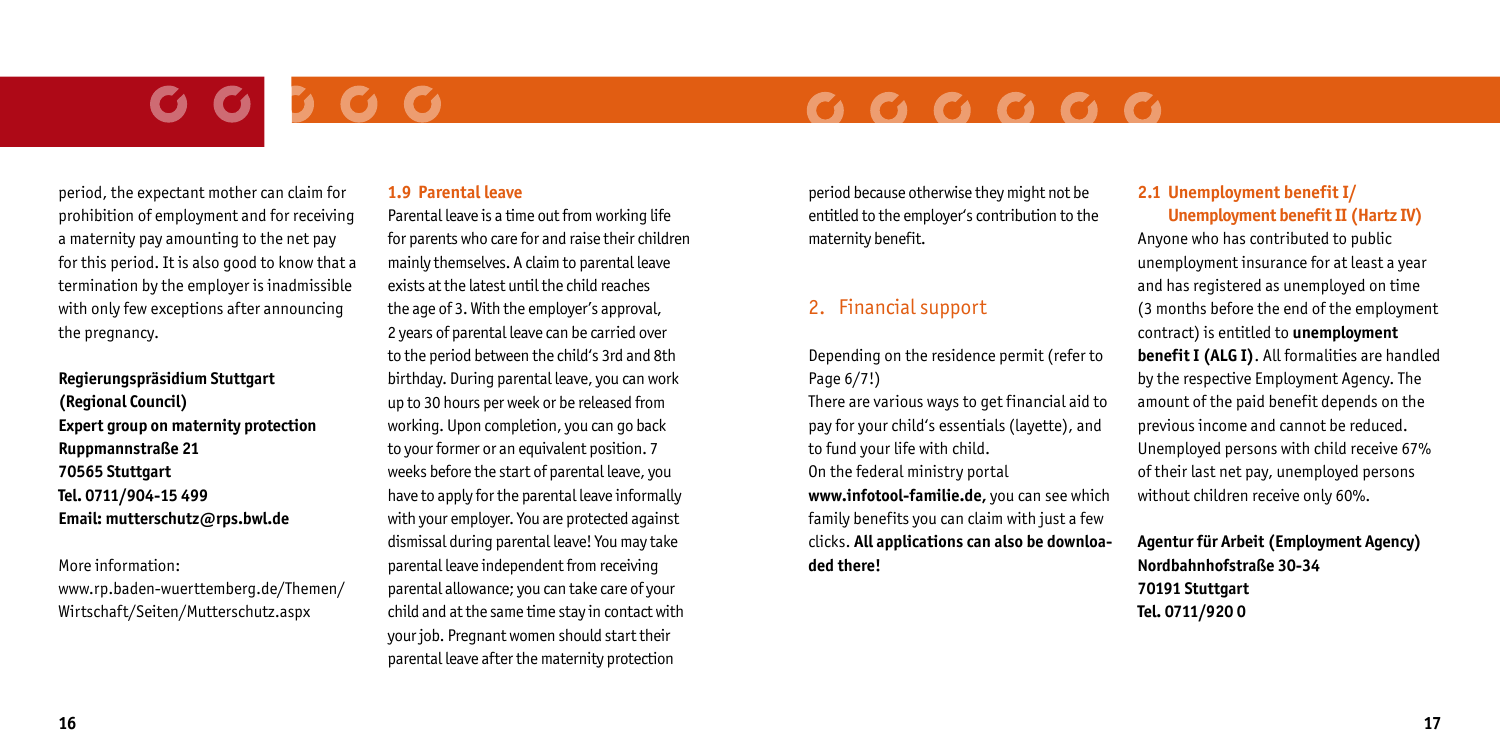## $G G G G G G G$

The **supplementary unemployment benefit II (ALG II)** - also called Hartz IV - is a state benefit to secure one's livelihood. You are entitled to supplementary unemployment benefit II if you are fit for work and older than 15 years of age, live in Germany and are , in need of assistance'. You are perceived as fit for work if you are generally able to work for a minimum of 3

hours per day. You are perceived as in need of assistance if you cannot secure your livelihood with your own income. You are also perceived as fit for work if you raise a child below the age of 3 (alone). Gainful employment is unconscionable for a parent during the first 3 years of the child; you do not have to work.

**Jobcenter und Fachstelle für junge Menschen U 25 (Job centre and specialised office for young people U 25) Rosensteinstraße 11 70191 Stuttgart Tel. 0711/216- 700 (switchboard) Tel. 0711/216- 97172 (U25)**

"If you have to hand in something at the employment office, e.g. important documents, I find it really important to either go there yourself and ask for a receipt as proof that you handed them in or you should send it by registered mail to the employment office. It is important that all the documents are there on time because otherwise you could miss deadlines. It just takes some time, it is quite tedious until everything is sorted out. It is important to be well informed and to be persistent no matter how often they reject something - and in my case they often rejected something. Eventually, you manage to get the applications approved. It just takes time."

Nadine (18 years) with Lea Sophie (3 1/2 months)

"It is really important to know what kind of claims you have as an expectant mother. If I had not been to the advice centre, I would never have received all of this financial support. I did not know to what I was entitled and what kinds of claims I have as an expectant mother." Nadine (18 years) with Sophie (3 1/2 months)

 $\geq$   $\geq$ 

"During pregnancy, I lived on Hartz IV, you also get some extra money for maternity clothes and for the layette for the baby a few weeks before birth. I have also received money from the foundation, which was enough." Julia (22 years) with Laura (4 weeks)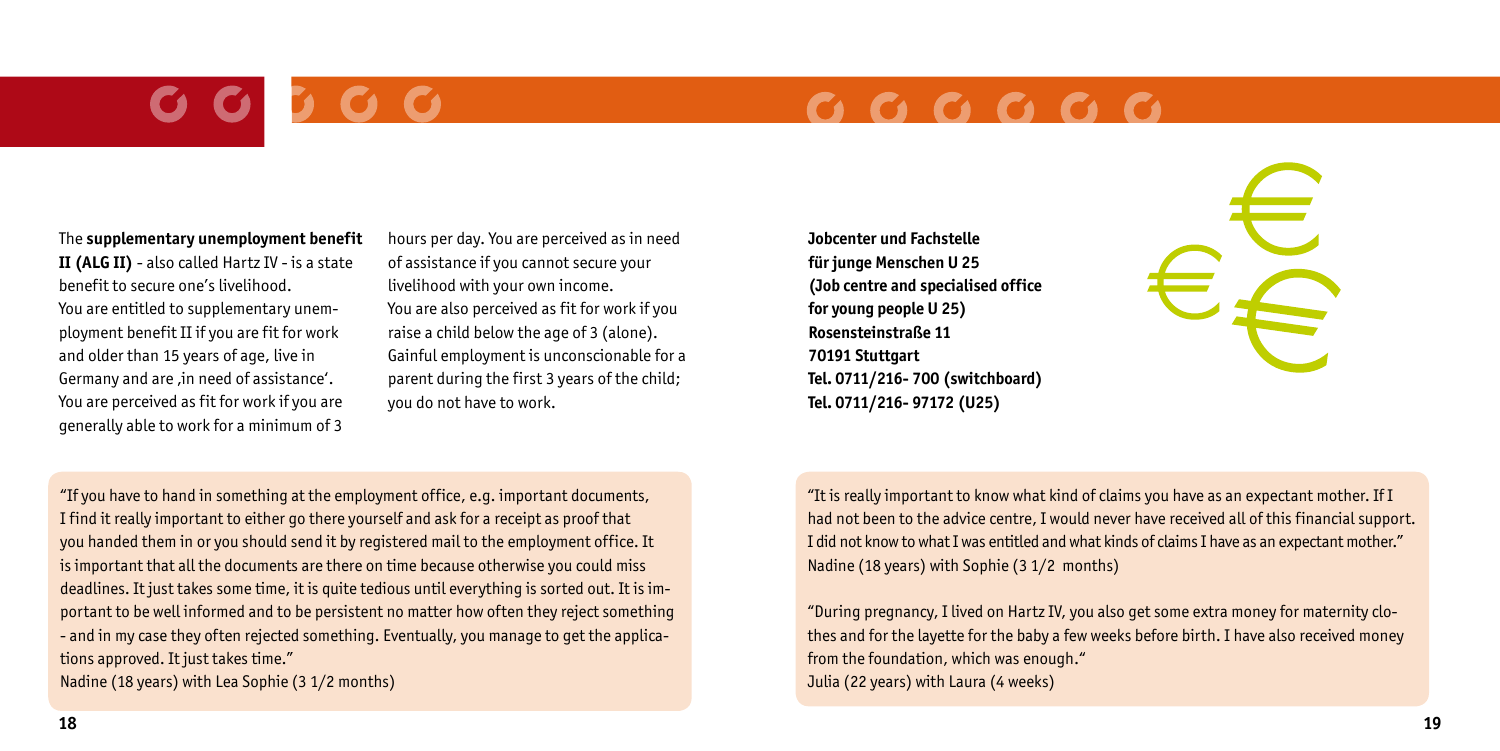## 

#### **2.2 Housing benefit**

Housing benefit is a state subsidy helping households with a low income to bear their housing costs and paid as a rent allowance. Different factors determine whether you can claim housing benefit. Rent allowance is only paid if you do not receive Hartz IV. Applications can be filed in writing and can be handed in at any housing benefit office (Bürgerbüro) and social welfare office (Sozialamt). An alternative is the Stuttgart city website https://www.stuttgart. de/wohngeld

#### **2.3 Maternity benefit**

The maternity benefit is paid by the health insurance if you have insurable employment. It amounts to  $\epsilon$  13 per day. It is paid 6 weeks before and 8 weeks after birth. The application for maternity benefit has to be filed with the health insurance 7 weeks before birth at the latest, attaching a medical certificate. Minijobbers who are not a member of a statutory

health insurance (e.g. covered by dependent insurance) and privately insured people receive the maternity benefit from the German Federal Social Insurance Authority as a maximum one-off payment of € 210. In addition to the maternity benefit, the employer pays a subsidy if the monthly net income is higher than the maternity benefit.

Please contact your health insurance; privately insured people and mini-jobbers with dependent insurance please contact the following address:

**Bundesversicherungsamt (Federal social insurance authority) Mutterschaftsgeldstelle (Maternity benefit office) Friedrich-Ebert-Allee 38 53113 Bonn Tel. 0228/619-18 88** 

More information on: https://www.bundesversicherungsamt.de/mutterschaftsgeld.html

#### **2.4 Child benefit**

If you live together with your child, you will currently receive € 204 child benefit per month. If you receive Hartz IV, child benefit is counted as income. You can get the application for child benefit at the Family Benefits Office.

**Bundesagentur für Arbeit (Federal Employment Agency) Familienkasse Stuttgart (Family Benefits Office) Neckarstraße 84 70190 Stuttgart Tel. 0800/45 55 530**

More information and application at: https://www.arbeitsagentur.de/familie-undkinder/infos-rund-um-kindergeld

#### **2.5 Child supplement**

If your income is insufficient despite having a job, you can receive a child supplement currently amounting to  $\epsilon$  185 per child if you do not receive Hartz IV. Please contact the Family Benefits Office (address see 2.4 Child benefit).

#### **2.6 Parental allowance**

Single parents as well as couples are entitled to a maximum of 14 months of basic parental allowance right after birth. The parents have to look after their child themselves and the working time has to be less than 30 hours per week if you are working. If you have no previous income, you will receive the minimum amount of € 300 per month. For earners, the general rule is that the basic parental allowance amounts to 65% of the net annual income before birth. The lower the net income (lower than  $\epsilon$  1,240), the higher the basic parental allowance. Since 2011, parental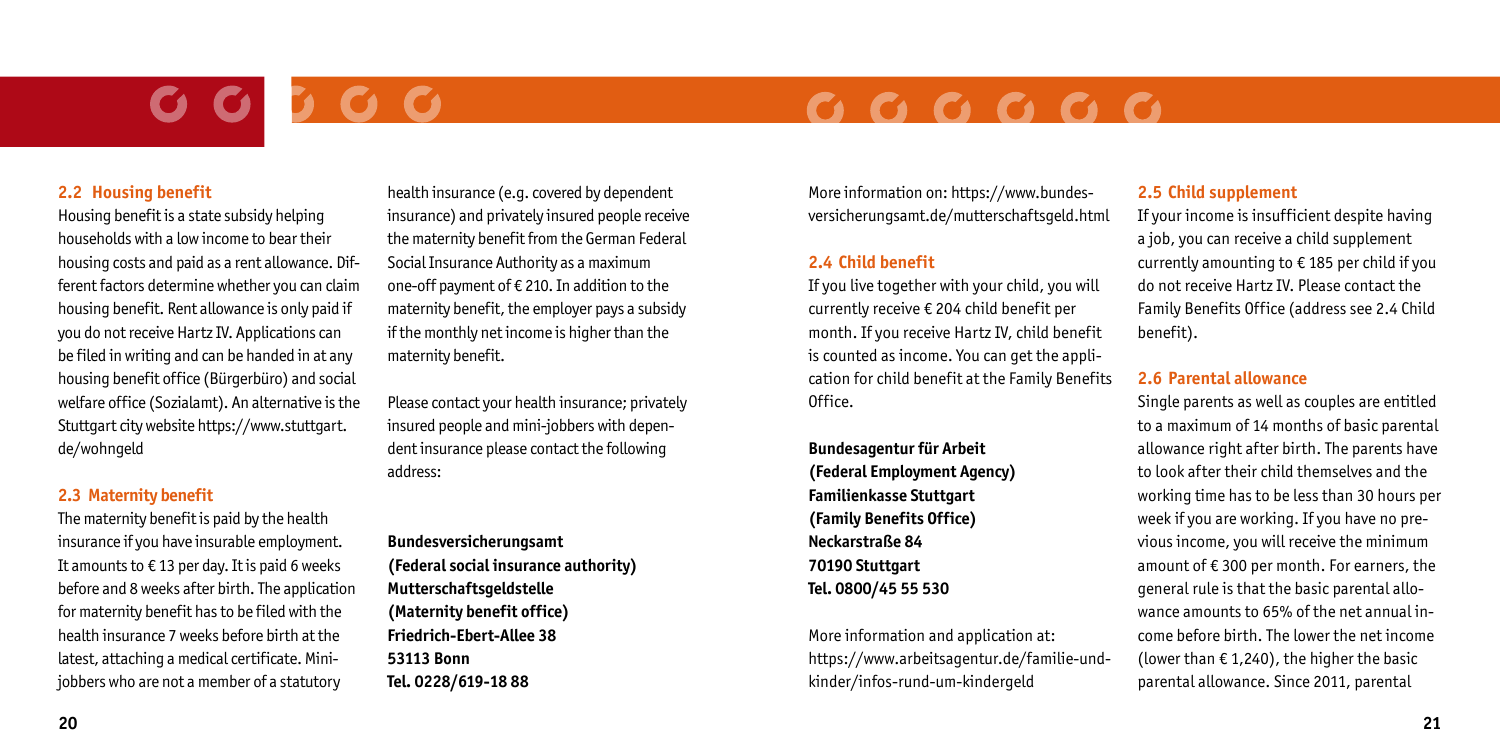## $\begin{array}{ccc} \textbf{C} & \textbf{C} & \textbf{C} & \textbf{C} & \textbf{C} & \textbf{C} \end{array}$

allowance is offset against Hartz IV. More variants do exist, e.g. parental allowance plus and the partnership bonus; it is recommended to get advice from an advice centre. You can get the forms for parental allowance at the citizens' centre in the districts or directly on the website of L-Bank.

#### **L-Bank**

**(State Bank for Baden-Württemberg) Schlossplatz 10 76113 Karlsruhe Tel. 0800/66 45 471 (free-of-charge hotline) www.l-bank.de**

*"Applying for parental allowance worked like a charm, but filling in the forms was a bit difficult, I had to ask for help. But it can be done." Maike (16 years) with Jannis (7 months)*

#### **2.7 Maintenance**

There are different types of maintenance: maintenance for children, childcare maintenance and advance maintenance payment:

- $\blacktriangleright$  Maintenance for children
- The parents are mainly responsible for maintenance regarding the child. Maintenance can be provided in the form of money and goods but also in the form of education, childcare, care and personal affection. When parents split up, the parent with whom the child lives usually makes his/her contribution in the form of care, childcare and education. The other parent makes his/her contribution in the form of the so-called maintenance for children. The maintenance amount is based on the , Düsseldorf table', special circumstances of each individual case are always taken into account in the calculation.

 $\blacktriangleright$  Childcare maintenance

When one parent lives apart from the family, he/she often also has to pay maintenance to the other parent (childcare maintenance) in addition to maintenance for children. Mothers or fathers are entitled to childcare maintenance in the first 3 years of the child's life. During this time, the parent with whom the child lives can freely decide whether he/she wants to take up a job or care for the child him-/herself. The mother is entitled to maintenance paid by the father as early as 6 weeks before birth!

 $\blacktriangleright$  Advance maintenance payment If you raise your child alone and the father/mother of the child cannot pay for maintenance, the state steps in and makes an advance maintenance payment. You are entitled to advance maintenance payments until the child turns 12 without any constraints. This applies until the

child's 18th birthday only if the child does not receive Hartz IV benefits or if you earn a minimum of  $\epsilon$  600 gross per month as a single parent. The application for advance maintenance payment is to be filed with the youth welfare office.

The youth welfare office supports you regarding all questions on maintenance, childcare maintenance and advance maintenance payment.

**Jugendamt (Youth welfare office) Wilhelmstraße 3 70182 Stuttgart Tel. 0711/216- 55806 (Maintenance) Tel. 0711/216- 55388 (Advance maintenance payment office)**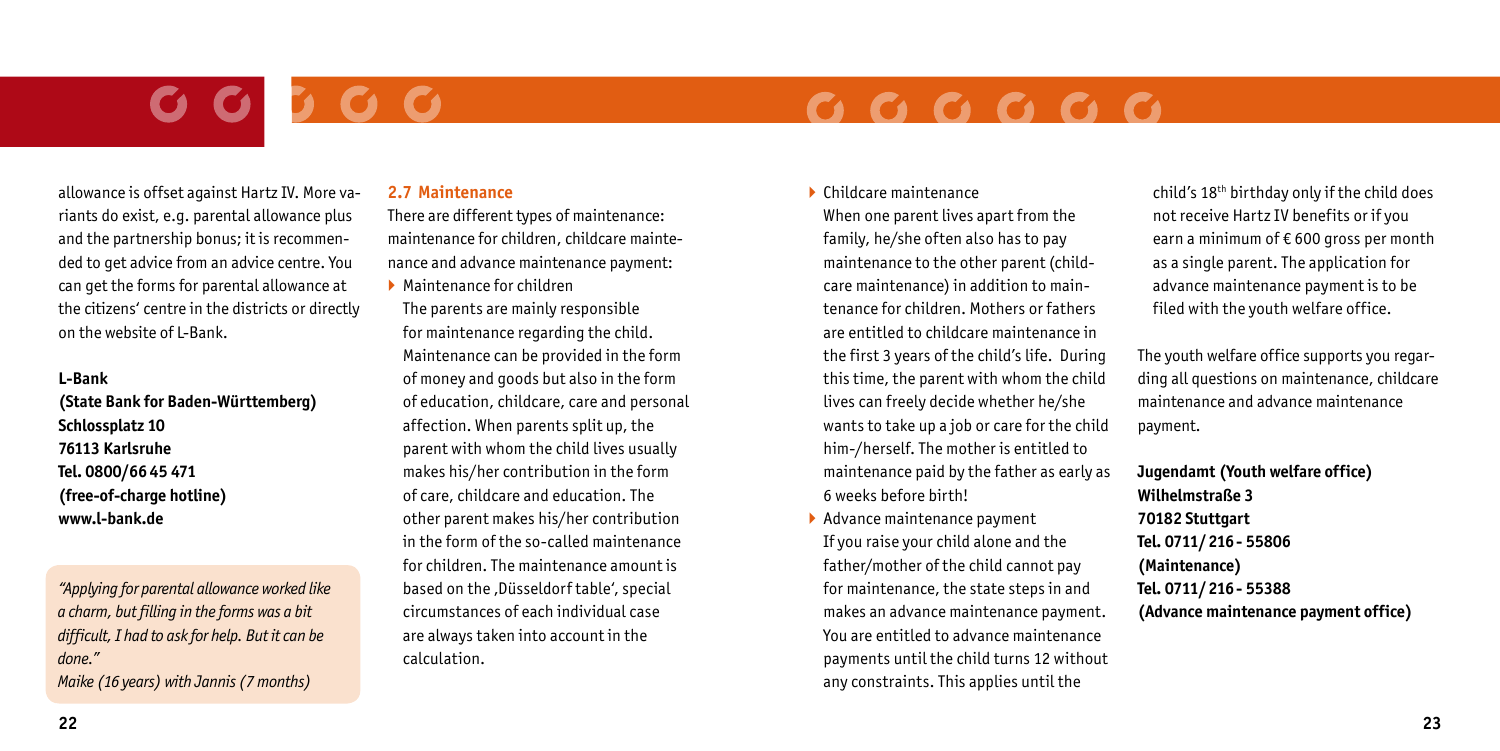## $G G G G G G G$

#### **2.8 'Mother and Child' Federal Foundation and 'Family in Need' State Foundation**

Expectant mothers in financial distress can get support from the federal and state foundation. If your income is below a certain threshold, you can get money for maternity clothes, layette and children's furniture. You can only apply for money from the foundations via the advice centres for expectant mothers.

### **2.9 Tips for a limited budget**

The city of Stuttgart offers benefits for families with a limited budget: The Bonus Card, Family Card and State Family Pass. There are discounts for various social facilities, sports and culture. You can get further information in the respective citizens' centres or the social welfare office or online at www.stuttgart.de/item/ show/287642.

You can get a Bonus Card only if you receive other social benefits (such as Hartz IV, housing benefit or child supplement).

There are many second-hand shops and clothing markets for children in Stuttgart. You can find the addresses in the free-ofcharge , Luftballon' parenting magazine, available in our advice centre.

### 3. Medical check-up and birth

The regular medical check-ups during pregnancy help to monitor and check the development of the child and the health of the mother. They offer the opportunity to act in time should problems become apparent

#### **3.1 Medical check-ups**

During pregnancy, you have the right to go to medical check-ups every 4 weeks and every 14 days in the last 2 months of pregnancy. Medical check-ups during pregnancy help to detect dangers for the mother and the child early on and to start any necessary measures. If you are working, the employer is obligated to release the pregnant woman from work to go to the medical check-ups. Every expectant mother can decide whether she wants to go to a doctor or a midwife or to both alternately for the medical check-ups.

These antenatal diagnostics are optional and you should carefully consider which aspects you would like to use (c.f. Point 3.3): (Antenatal examination).

When a doctor or a midwife detects a pregnancy, he/she will issue a maternity record. It contains personal data, blood group, results of the ultrasound scans, results of the HIV test and other test results. It is important to keep your maternity record with you at all times!

#### **3.2 Antenatal classes**

You can prepare in the antenatal classes with your partner for the delivery. In the antenatal class, you will for example learn about conduct during pregnancy and breastfeeding, how to handle a newborn child or you will learn breathing and postural exercises. In addition, you will get to know other expectant mothers and fathers. It is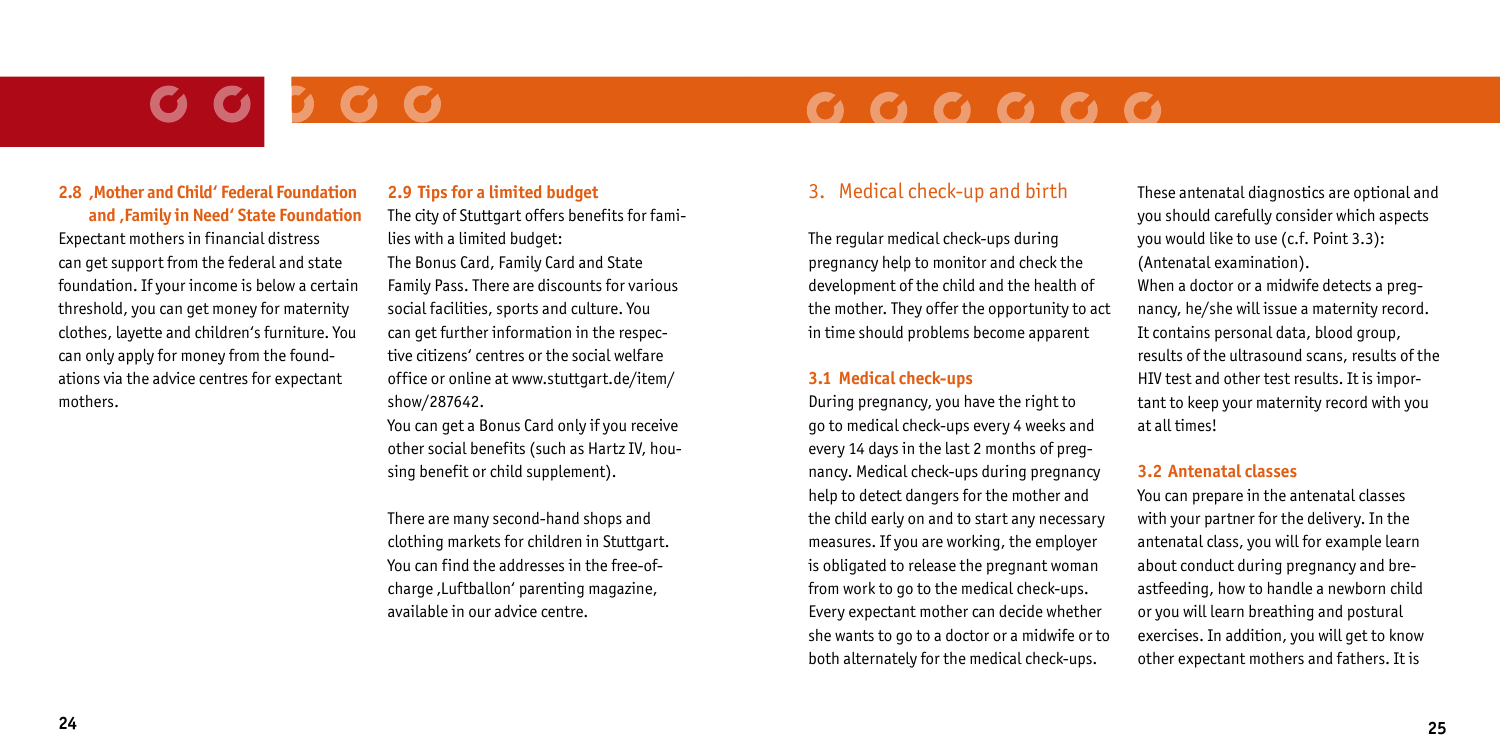## $\begin{array}{ccc} \textbf{C} & \textbf{C} & \textbf{C} & \textbf{C} & \textbf{C} & \textbf{C} \end{array}$

also possible to have a midwife come to your home and do the antenatal class with you. You find information on the antenatal classes in birthing houses, midwife practices, House of Families or advice centre. **The health insurance will cover the costs for insured pregnant women.**

*"During a normal medical check-up, you have to provide a urine sample first which is then examined for protein, sugar and so on. Then, your blood pressure is taken and you are weighed every time. I have dreaded the scales. And then, of course, there is the ultrasound scan and later also a CTG is performed. And, of course, any normal examinations are also carried out. Well, the medical check-ups were also quite exciting. I liked the ultrasound scan best, the doctor always showed everything on the monitor to me. I was always looking forward to this, especially if I got a photo to take home with me." Julia (22 years) with Lara (4 weeks)*

#### **3.3 Antenatal diagnostics**

During the medical check-up, the doctor might also offer a series of examinations that help to identify disorders and abnormalities of the unborn child. The medical expression for this is prenatal diagnostics. Of course, you hope that your child is healthy and you experience good medical care during the pregnancy. It might therefore seem natural to use all of these possibilities. When looking for abnormalities of the unborn child, you should carefully consider which possibilities you would really like to use and which rather not. Ultrasound is mainly used to monitor the development of the baby during pregnancy. You should always keep in mind that regarding medical check-ups, you have a right to know, but also a right not to know.



No matter which path you choose for yourself, it is important to listen to your intuition and your feelings. Some antenatal examinations cannot be carried out until the 13<sup>th</sup> week onwards. You should ask yourself before an antenatal examination what the reasons for and against the examination are. This also means to clarify for yourself what kind of consequence a noticeable finding would have for you. In any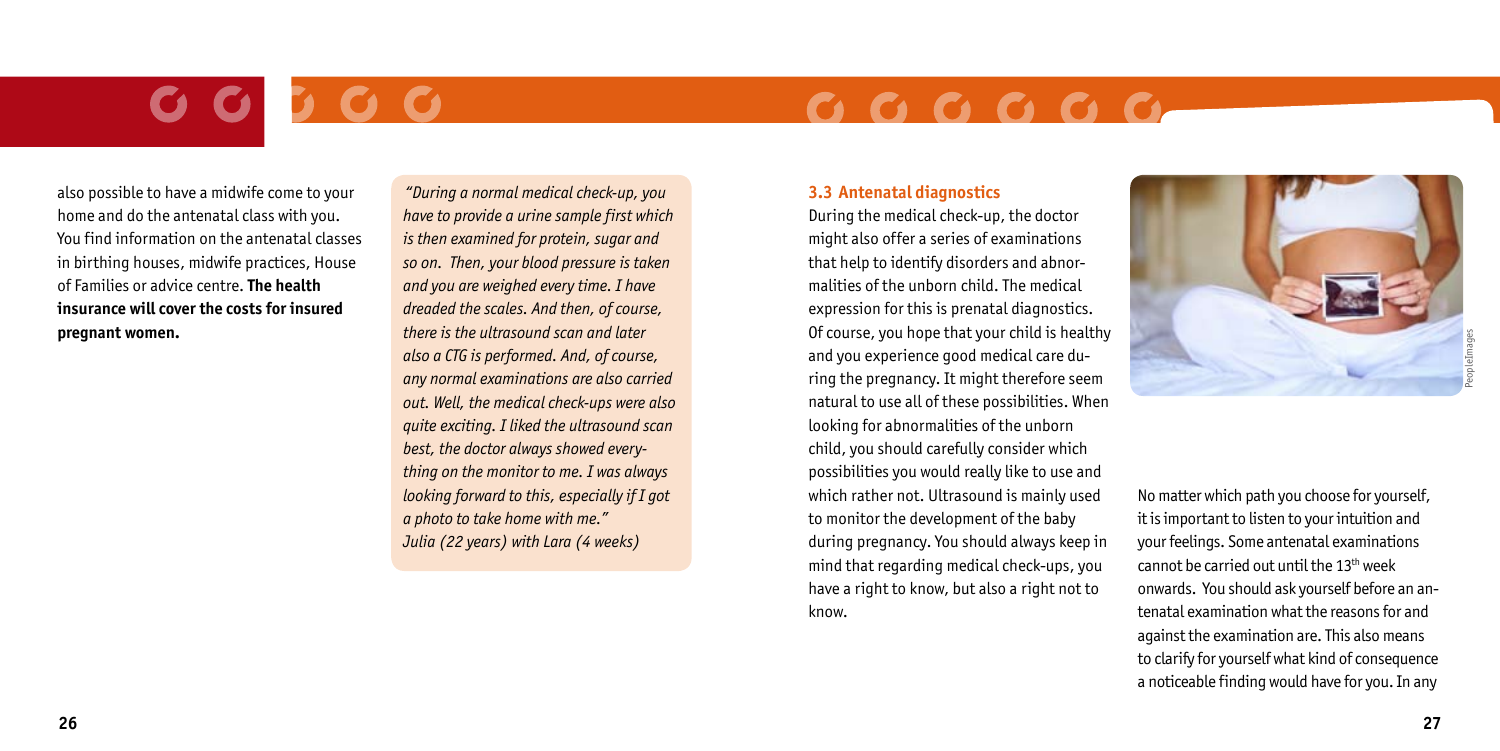## $G G G G G G G$

case, you should seek professional support in an advice centre. Then you are not alone with all your questions and can decide calmly how to proceed.

The advice centres provide information before an antenatal examination regarding questions on prenatal diagnostics. You can also contact our advice centre after receiving a medical diagnosis.

### **3.4 During pregnancy**

During pregnancy, there are a few things to keep in mind. You should be aware that the unborn child is connected to you via the umbilical cord through which he/she absorbs the necessary nutrients. Basically, during pregnancy you should focus on a healthy and balanced diet as this is an important precondition for an unproblematic course of pregnancy and for the child to develop normally. Keep in mind that the child notices a lot of his/her surroundings while still in the womb. He/she can notice sounds and light stimuli. By all accounts, the following applies during pregnancy and the ensuing breastfeeding:



▶ No alcohol: Drinking alcohol during pregnancy can lead to prenatal damage of the child. If the unborn child is exposed to alcohol, he/she is inhibited in his/her development and physical and mental development damage might occur (short stature, microcephaly, developmental delay, behavioural disorders). The alcohol you drink reaches the child via the umbilical cord quickly and results in the same alcohol level, but the child can only metabolize it much more slowly. This is very harmful to the unborn child!

*"I breast fed in the beginning but because I smoke I could not do that very long. I breastfed in the beginning because I think it is important, incredible and you can establish a great bond with the child. But because of my smoking, which is of course harmful for the child, I weaned the child off after 3 months." Nadine (18 years) with Lea Sophie (3 1/2 months)*

▶ Do not smoke: With each cigarette that you smoke during pregnancy, you harm your child. The absorbed nicotine leads to a diminished blood circulation of the placenta and thus to an undersupply of the foetus with oxygen and nutrients. The consequence might be a low birth weight of the child, an increased risk of sudden infant death syndrome, hyperactivity and perceptual disorders. The doctor or midwife can give you advice on what is best for you and your child. Some health insurances cover the costs for smoking cessation of pregnant women. The advice centre can help you or you can contact your health insurance.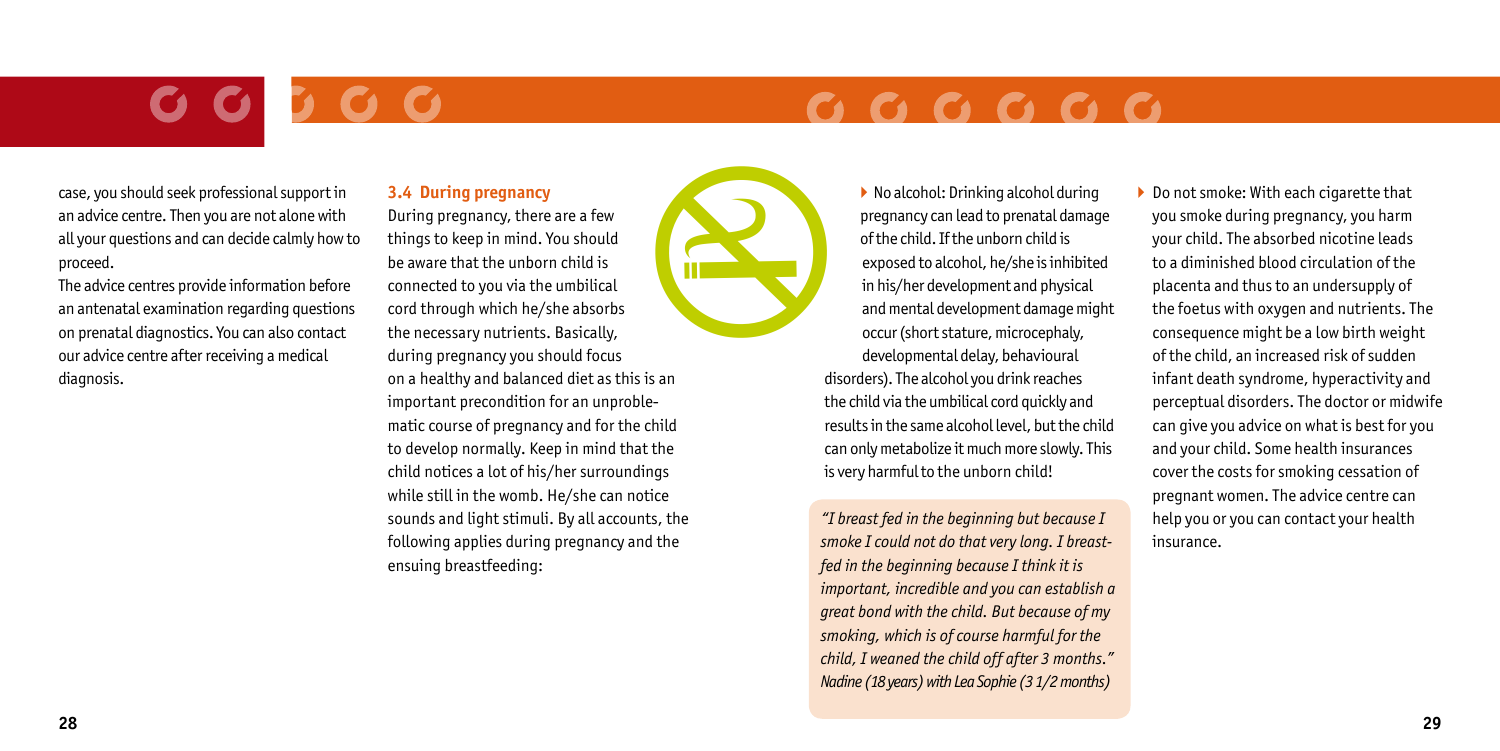#### **3.5 Accompanied pregnancy 'Mirjam – Good start into life'**

In the event of particular distressing situations in life during pregnancy, the ,Miriam' project offers support for those seeking help. You will get practical help in everyday life. In addition, you will be provided with suggestions for the first year of the child and you can share experiences with other mothers. This programme has a duration of 2 years. It includes two-week group work with childcare and complementary regular home visits and advisory services.

**Sozialdienst katholischer Frauen e.V. (Catholic Women's Welfare Service) Mirjam Mother-child-group Stöckachstraße 55 70190 Stuttgart Tel. 0711/92 562-0 Email: mirjam@skf-drs.de**

### **3.6 Birth**

You can choose between delivery at home, in a hospital, birthing house or an outpatient birth. It is best to discuss that in depth with the doctor or midwife. You should carefully choose the location and type of delivery, a decision that you feel comfortable with! Hospitals regularly organise information evenings so that you can really get to know the hospital. An overview can be found in the 'Luftballon' magazine.

Go to www.krankenhaeuser-stuttgart.de to find the addresses of the hospitals in Stuttgart.

Go to www.hebammensuche-bw.de to find a midwife.

### 4. After the delivery

After the delivery, childbed (recovery phase for the body) takes about 6 to 8 weeks. Following this, the first medical aftercare check-up should take place. The most important medical data is entered into the maternity record. Likewise, the baby's initial health data, recorded by the paediatrician during the vitality test in the delivery room, is also entered.

#### **4.1 Aftercare**

After birth, every woman with a statutory health insurance is entitled to 12 weeks of support from a midwife, and until the end of the breastfeeding period if required. The midwife visits you at home, helps and advises during childbed on all questions regarding both your health and your child's health. It is important to start looking for a midwife early on during the pregnancy. Go to www. hebammensuche-bw.de to find a midwife.

#### **4.2 Support for the first period at home - Family Support team**

In particular during the first few weeks after birth, new mothers and fathers have a lot of questions and are unsure on how to organise their everyday life. The Family Support team can help you if you have just moved to Stuttgart and do not know your way around yet. The multi-professional team visits you in hospital, makes free-of-charge home visits and assists all parents.

#### **4.3 Post-partum exercise**

In the last phase of birth, the child's head increasingly dilates the pelvic floor. It is therefore advisable to start training the muscles of the pelvic floor a few weeks after giving birth. Usually, you begin post-partum exercise/pelvic floor exercise within 4 months of giving birth. The approximately 10 units take place with or without child and are covered by the health insurance. Birthing houses and midwives offer such post-partum exercises.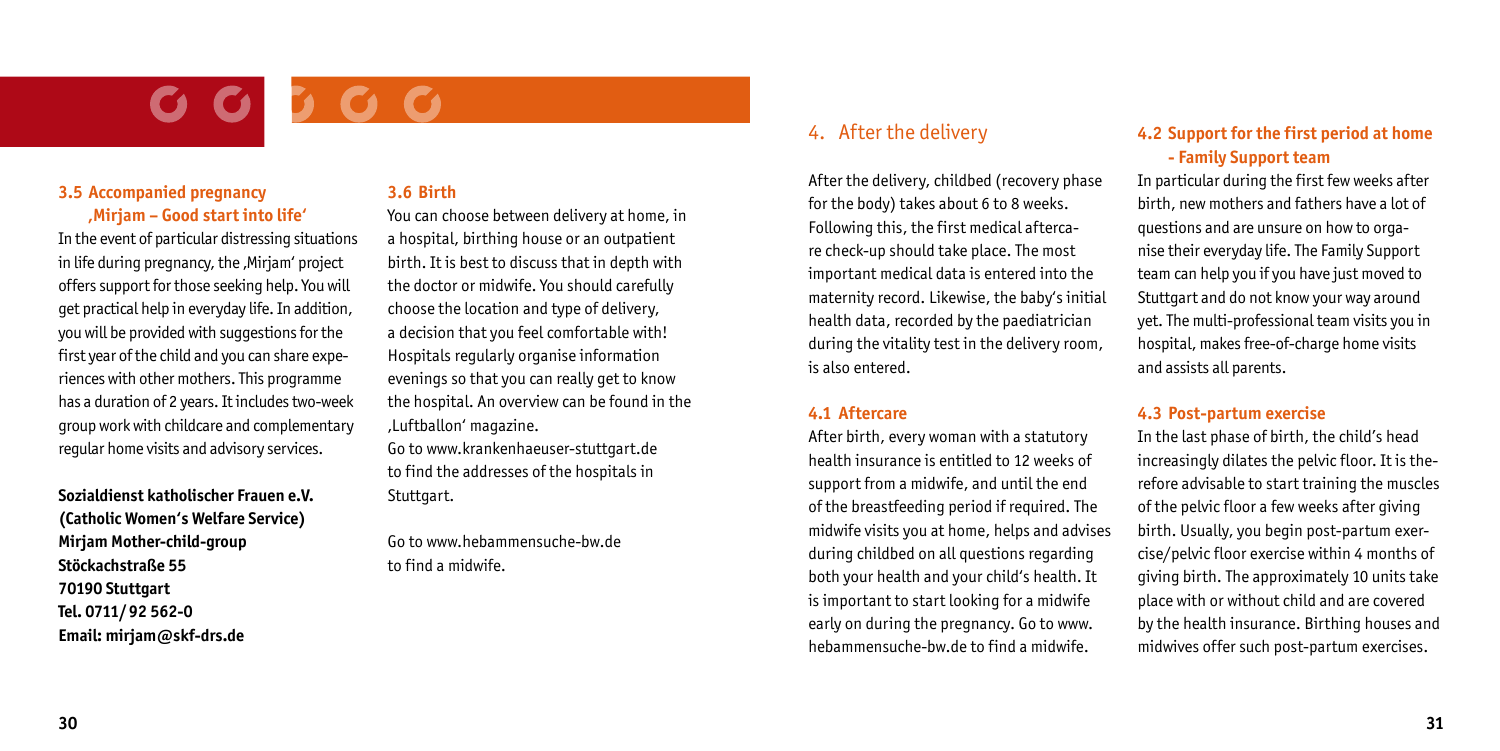### 5. Assistance for the first period

After birth, everything is different and there are many challenges. But you are not alone, asking for help is not a sign of weakness but a sign of handling the new tasks as parents responsibly! The youth welfare office will provide new parents with a Guiding Book for Parents right after birth. It provides a lot of information and addresses for families with children. In addition, there are experts from the .Youth and Family Advisory Centre' available to help you in every district. They can give you information on any assistance in the district and help you to answer questions and resolve problems.

#### **5.1 Family sponsorships A voluntary offer to help families**

**'Wellcome - practical assistance after birth'**

Wellcome is offered to families who would like to have some support in the first time after birth or are in a challenging situation. Once or twice a week, a voluntary, angel' helper comes to you for 2-3 hours, watches the baby while he/she is sleeping or takes care of the sibling so that the parent can rest, for example.

There is a maximum one-off fee for placing the voluntary helper of € 10, and the fee for the care they provide is up to  $\epsilon$  5 per hour.

The respective addresses can be found here: https://www.stuttgart.de/buergerbueros.

### **Haus der Familie (House of Families) 'Wellcome' Elwertstraße 4 70372 Stuttgart Tel. 0711/ 22 07 09-320 Email: stuttgart.suedwest@wellcome-online.de Tel. 0711/ 22 07 09-321 Email: stuttgart.nordost@wellcome-online.de**

#### **'Initiative Z - Sponsors assist families'**

This is an offer for all parents with children aged 0-3 years and helps families that have just moved here and do not have any support from relatives, friends or acquaintances with voluntary assistance. This can also be used by families with a migrant background and limited knowledge of German.

**Dienststelle Elternseminar/Initiative Z (Parent seminar office/Initiative Z) Hauptstätter Straße 68 70178 Stuttgart Tel. 0711/ 216-80 335 Email: elternseminar@stuttgart.de**

**'Familienpatin - Unterstützung auf Zeit' ('Family sponsor - temporary assistance')** This enables families to be accompanied by volunteers in difficult situations after the birth of the child over a longer period (up to a year). This is open to all mothers and fathers with children aged 0-3 years. Family sponsors help to cope with everyday life with a baby and a toddler.

**Sozialdienst katholischer Frauen e.V. (Catholic Women's Welfare Service) Familienpatenschaften (family sponsorships) Stöckachstraße 55 70190 Stuttgart Tel. 0711/ 92 562-20 Email: familienpatenschaften@skf-drs.de**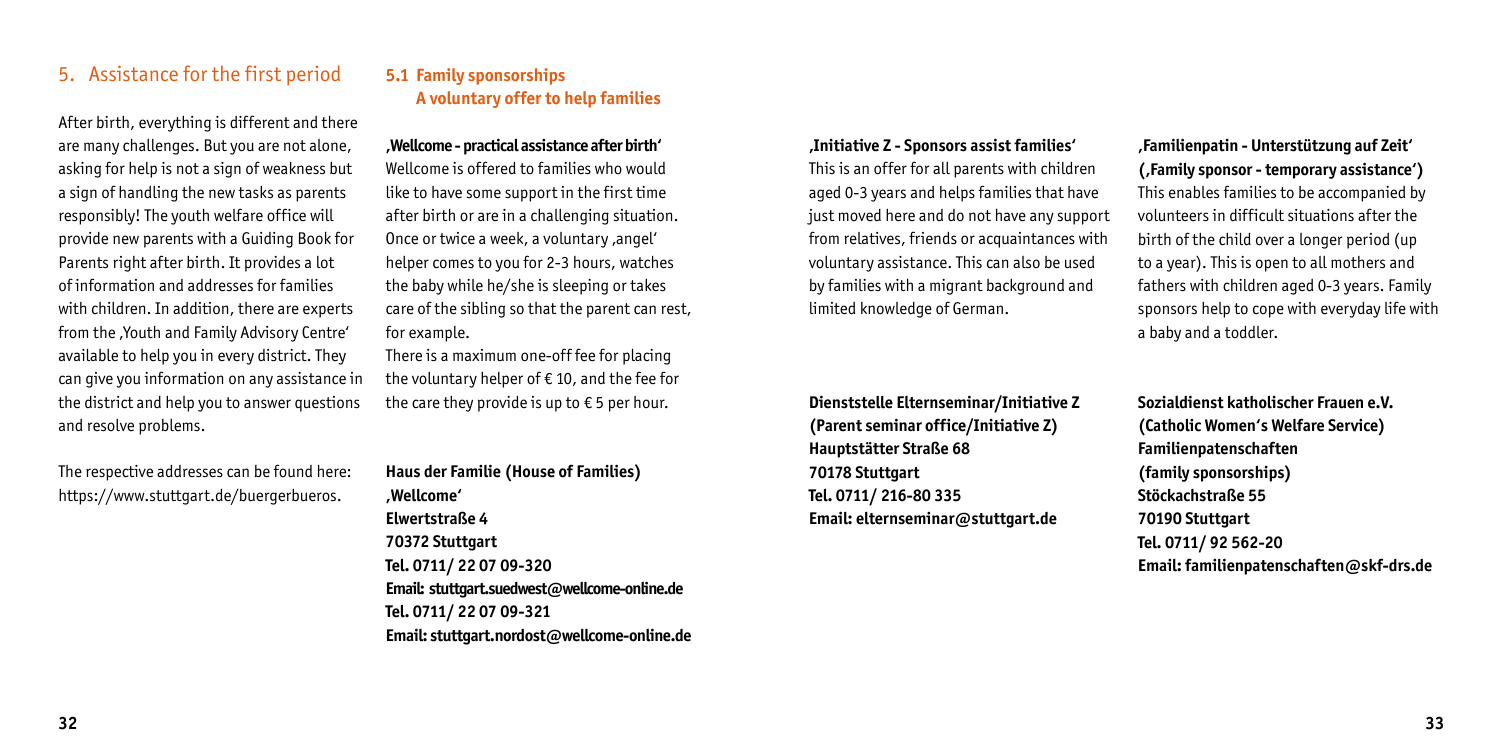# **3 0 0**

## $\begin{array}{cccccccccccccc} \mathbf{C} & \mathbf{C} & \mathbf{C} & \mathbf{C} & \mathbf{C} & \mathbf{C} & \mathbf{C} & \mathbf{C} & \mathbf{A} & \mathbf{A} & \mathbf{A} & \mathbf{A} & \mathbf{A} & \mathbf{A} & \mathbf{A} & \mathbf{A} & \mathbf{A} & \mathbf{A} & \mathbf{A} & \mathbf{A} & \mathbf{A} & \mathbf{A} & \mathbf{A} & \mathbf{A} & \mathbf{A} & \mathbf{A} & \mathbf{A} & \mathbf{A} & \mathbf{A} & \mathbf{A} &$

#### **5.2 Family care/Household help**

If the mother/father falls ill, in highly challenging times (e.g. high-risk pregnancies, chronic illness/disability of a child, or separation of the parents), you can get temporary support from a family carer/household help. They come to your home, care and feed the children if needed and do some housework. **The household help is paid for by the statutory health insurance and has to be attested by a medical doctor.** The family care organisations are happy to help you with the application and funding.

**Evangelische Haus- und Familienpflege Stuttgart e.V. (Protestant Home and Family Care) Bismarckstraße 57 70197 Stuttgart Tel. 0711/ 63 46 99 Email: mail@ev-familienpflege.de www.ev-familienpflege.de**

**Katholische Familienpflege Stuttgart e.V. (Catholic Family Care) Katharinenstraße 2 B 70182 Stuttgart Tel. 0711/ 28 65 095 Email: info@familienpflege-stuttgart.de www.familienpflege-stuttgart.de**

### **5.3 Socio-pedagogical family assistance (SpFH)**

Should parents feel that they are under too much strain in raising children, handling everyday life or solving conflicts and crises, they can get free-of-charge support and use the help of a socio-pedagogical family assistant. He/she will come to you for a certain period and support and accompany the family intensively. Please file an application for this kind of assistance with the youth welfare office.

**Jugendamt (Youth welfare office) Wilhelmstraße 3 70182 Stuttgart Tel. 0711/216-5100**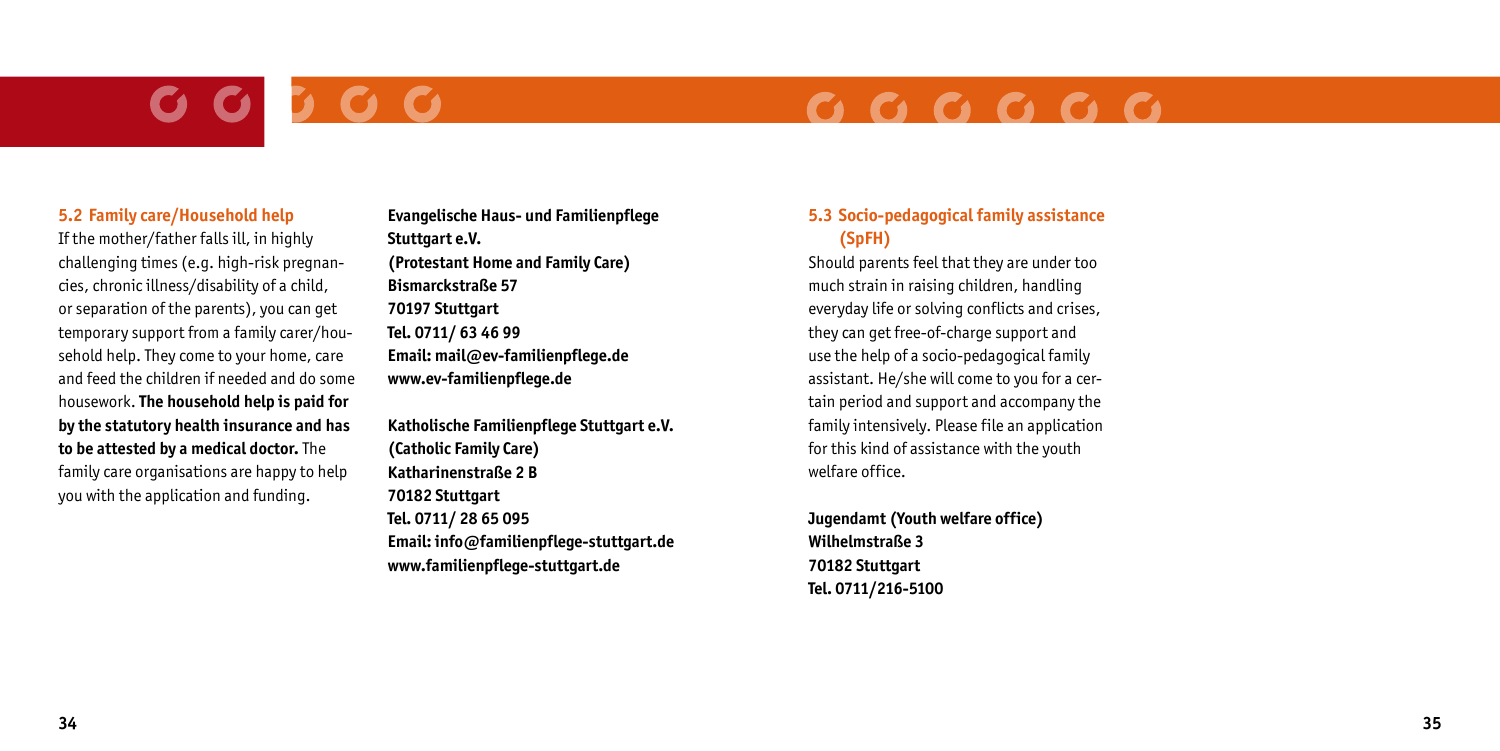## $\bullet \bullet \bullet \bullet \bullet \bullet \bullet$

### 6. Offers, courses and meeting places for parents

There is a whole range of possibilities to gain confidence regarding family, everyday life and upbringing issues.

You can find some suggestions for a joyful life with this new small human being by going to parent education programmes or presentations or by sharing experiences with other parents.

#### **6.1 Provision: Miscellaneous**

▶ All parents are welcome to come to the welcome breakfast in their respective part of town. You can enjoy a free-of-charge brunch, get to know other families in the area without any disturbance thanks to the childcare on offer! The welcome breakfast regularly takes place on Sundays in the district or family centres.

 $\blacktriangleright$  If the child is still an infant and is being breast-fed, it might be worthwhile to go to breastfeeding mother's groups/cafés where mothers meet and talk about their first experiences with a newborn

#### **6.2 Courses/Presentations for parents**

In parent education programmes, you can get to grips with topics such as breastfeeding and carrying, sleeping and feeding, bonding and needs, and the child's first development steps in his/her first year of life. There are many parent education programmes for children up to 3 years: PEKIP, STÄRKE, LEFINO, SAFE, EMMI PIKLER, etc. They all have different areas of focus. The , family information' (c.f. Point 7.1) gives you an overview on the courses in Stuttgart and helps you to find the right one for you. The youth welfare office is one of the central organisers of family education and their provision is even free of charge! The House of Families also offers many events.

**Elternseminar des Jugendamtes (Parent seminars of the youth welfare office) Hauptstätter Straße 68 70178 Stuttgart Tel. 0711/216-80 344 Email: elternseminar@stuttgart.de www.stuttgart.de/elternseminar**

**Haus der Familie in Stuttgart e.V. (House of Families) Elwertstraße 4 70372 Stuttgart – Bad Cannstatt Tel. 0711/22 07 09-0 Email: info@hdf-stuttgart.de www.hdf-stuttgart.de**

#### **6.3 Meeting places**

Meeting other parents informally and talking with them about your life often leads to new ideas on how to cope with stress. The district and family centres are a good first point of contact. They offer childcare, leisure events and courses, playgroups, an inexpensive lunch and a café meeting place. Go to https://stuttgart.de/generationenhaeuserstadtteil-familienzentren to find all addresses. Many institutions focus in particular on single parents to provide them with advice and support. They offer, for example, sociopedagogical assistance regarding access rights for separated parents, legal advice for families, advice on parent-child treatments, baby cafés, language get-togethers with childcare, etc.

These institutions offer the following:

### **Eltern-Kind-Zentrum Stuttgart West e.V. (Parent-child centre) Ludwigstraße 41 - 43 70176 Stuttgart Tel. 0711/50 53 68-30 Email: ekiz@eltern-kind-zentrum.de www.eltern-kind-zentrum.de**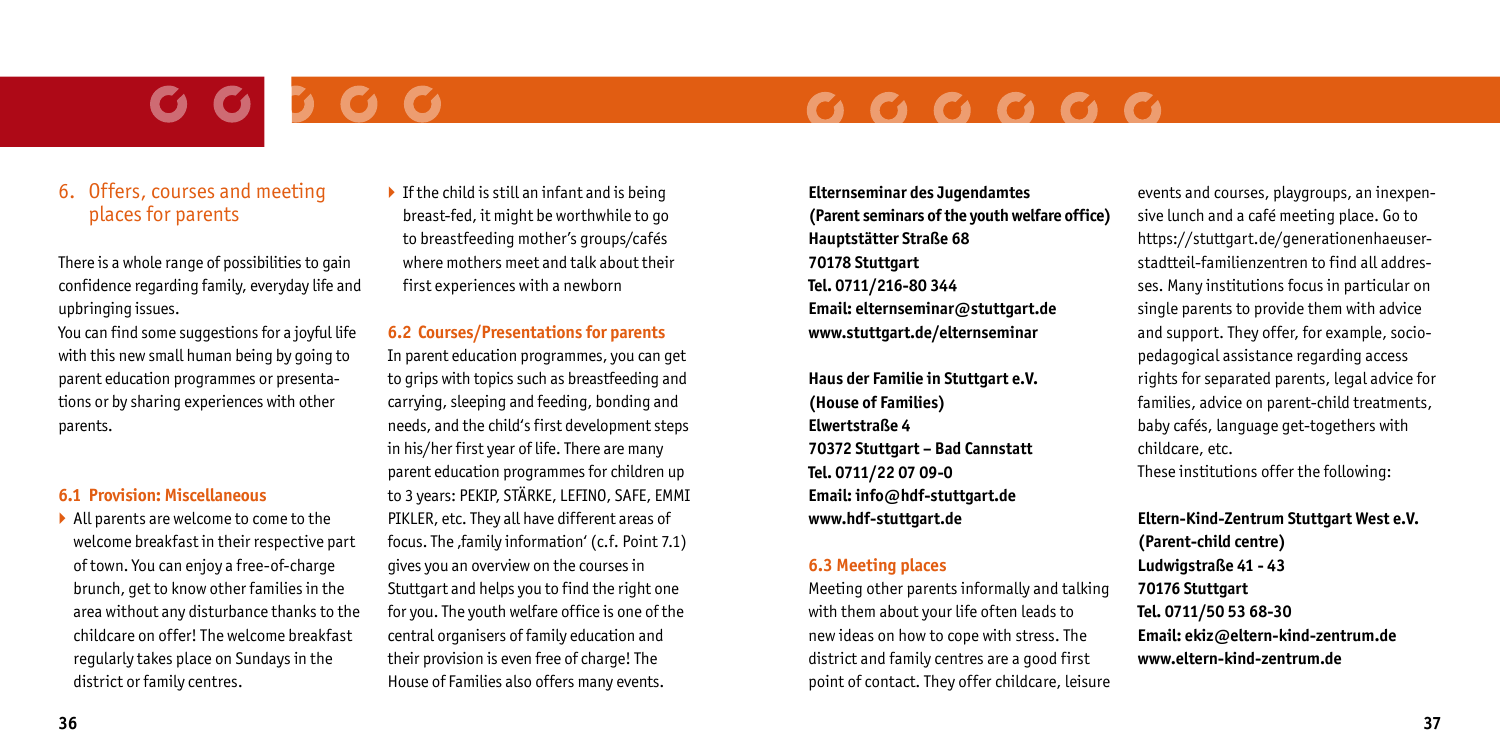## $\begin{array}{cccccccccccccc} \textbf{C} & \textbf{C} & \textbf{C} & \textbf{C} & \textbf{C} & \textbf{C} & \textbf{C} & \textbf{C} & \textbf{A} & \textbf{A} & \textbf{A} & \textbf{A} & \textbf{A} & \textbf{A} & \textbf{A} & \textbf{A} & \textbf{A} & \textbf{A} & \textbf{A} & \textbf{A} & \textbf{A} & \textbf{A} & \textbf{A} & \textbf{A} & \textbf{A} & \textbf{A} & \textbf{A} & \textbf{A} & \textbf{A} & \textbf{A} &$

**Müze Süd/Familienzentrum Stuttgart e.V. (Müze family centre) Gebrüder-Schmid-Weg 13 70199 Stuttgart Tel. 07 11 / 6 49 17 56 Email: info@mueze-stuttgart.de www.mueze-stuttgart.de**

**Haus der Familie in Stuttgart e.V. (House of Families) Elwertstraße 4 70372 Stuttgart Tel. 0711/22 07 09-0 Email: info@hdf-stuttgart.de www.hdf-stuttgart.de**

### 7. Childcare

Stuttgart has developed a huge range of childcare provision, ranging from toddlers to school-age children.

#### **7.1 Day care centres**

Day nursery care is available for toddlers. However, there is no legal claim to childcare for children under one; there is only a legal claim after their first birthday. From age 3 until they go to school, children can attend a kindergarten/day care centre. There are different types of care (half-day/ full day) in the care facilities and different pedagogical approaches; find one to suit your situation. We recommend looking at the different facilities and asking for a free place early on.

Go to , day care centre finder' **www.stuttgart.de/kits** to take a look at the different care facilities in Stuttgart. You can

send a request for a free place to the selected facilities or complete the registration directly in the facility.

The following rules apply to all day care facilities under Protestant, Catholic and municipal sponsorship (parent-child groups and Waldorf facilities sometimes have different rules): **by 15 February at the latest**, the child has to be registered electronically

or/and personally if the child is to have a place in the next day care year (starting in August).

There are different fees (parental contribution) for childcare. The institutions set these fees themselves and can specify that they depend on the parents' income, number of children in the family and duration of childcare. It is good to know that the holders of a Bonus Card can be exempt from the parental contribution completely and holders of a Family Card pay a much lower contribution. All parents can apply for absorption of the costs with the youth welfare centre (fully or partially), depending on their income. Thanks to the , Gute-KITa Gesetz' (Good Day Care Act), parents are exempt from day care fees if they receive Hartz IV, child supplement or housing benefit starting from July 2019. In addition, parental contributions are socially adjusted.

The Family Information Centre provides detailed information on childcare:

**Landeshauptstadt Stuttgart (State Capital Stuttgart) Familieninformation (Family Information Centre) Wilhelmstraße 3 70182 Stuttgart Tel. 0711/ 216-91 020**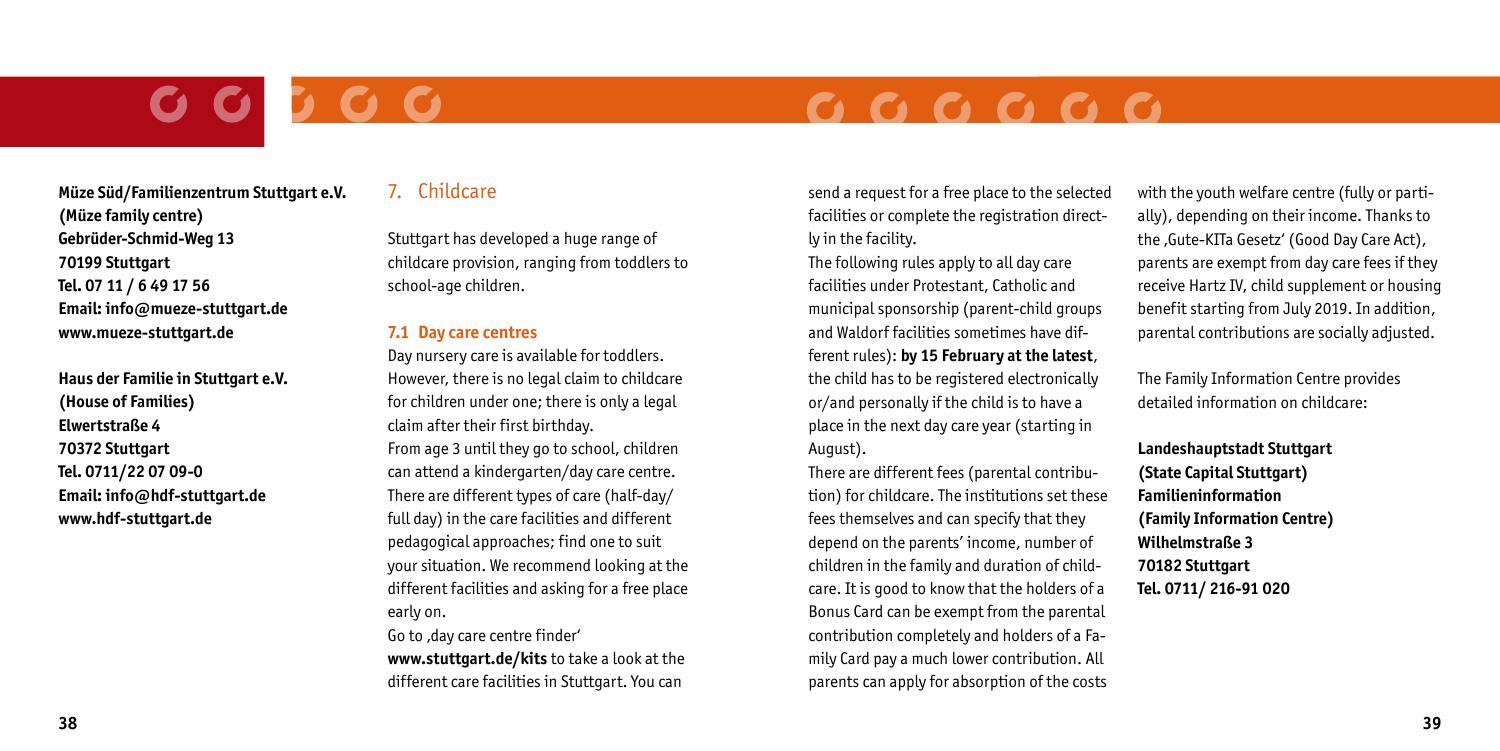## $\begin{array}{cccccccccccccc} \mathbf{C} & \mathbf{C} & \mathbf{C} & \mathbf{C} & \mathbf{C} & \mathbf{C} & \mathbf{C} & \mathbf{C} & \mathbf{A} & \mathbf{A} & \mathbf{A} & \mathbf{A} & \mathbf{A} & \mathbf{A} & \mathbf{A} & \mathbf{A} & \mathbf{A} & \mathbf{A} & \mathbf{A} & \mathbf{A} & \mathbf{A} & \mathbf{A} & \mathbf{A} & \mathbf{A} & \mathbf{A} & \mathbf{A} & \mathbf{A} & \mathbf{A} & \mathbf{A} & \mathbf{A} &$

#### **7.2 Childminders (children's day care)**

Children's day care is an alternative to a day care centre. Children's day care means that a child is cared for in the household of a qualified childminder in a small group of up to 5 children. The special feature about this approach is that the care times can be agreed upon flexibly with the caregiver and thus can take into account individual requirements. It is also possible that the youth welfare office covers the costs partially.

#### For more information contact:

**Caritasverband für Stuttgart e.V. (Caritas Association) Tagesmütter-Börse (Childminder exchange) Wagnerstraße 35 70182 Stuttgart Tel. 0711/21 06 962 Email: tagesmuetter-boerse@caritasstuttgart.de www.tagesmuetter-boerse-stuttgart.de** 

**Tagesmütter- und Pflegeeltern Stuttgart e. V. (Childminders and foster parents) Johannesstraße 33 70176 Stuttgart Tel. 0711/41 07 94-0 Email: service@tagesmuetter-stuttgart.de www.tagesmuetter-stuttgart.de**

### 8. Living with child

Parents often ask themselves how to organise childcare. Maybe your current flat is too small or you would like to move somewhere else with your little family and thus need a flat of your own. There are various options that can help you to find your own flat. Some buildings rent their flats only to single mothers who are in a difficult situation, but who live independently and autonomously. Our advice centre can provide you with the respective addresses.

#### **8.1 Mother-child facilities**

Another option for mother and child are socalled mother-child facilities. These facilities focus on women who are pregnant or who are already a mother and who lack supporting social networks and/or have psychological problems and need special assistance. This assistance is organised based on the woman's capabilities and abilities. Some facilities offer childcare for the child while the mother goes to school or makes her apprenticeship. If you are interested in a mother-child facility, you can contact us or the youth welfare office advice centre in the respective districts of town.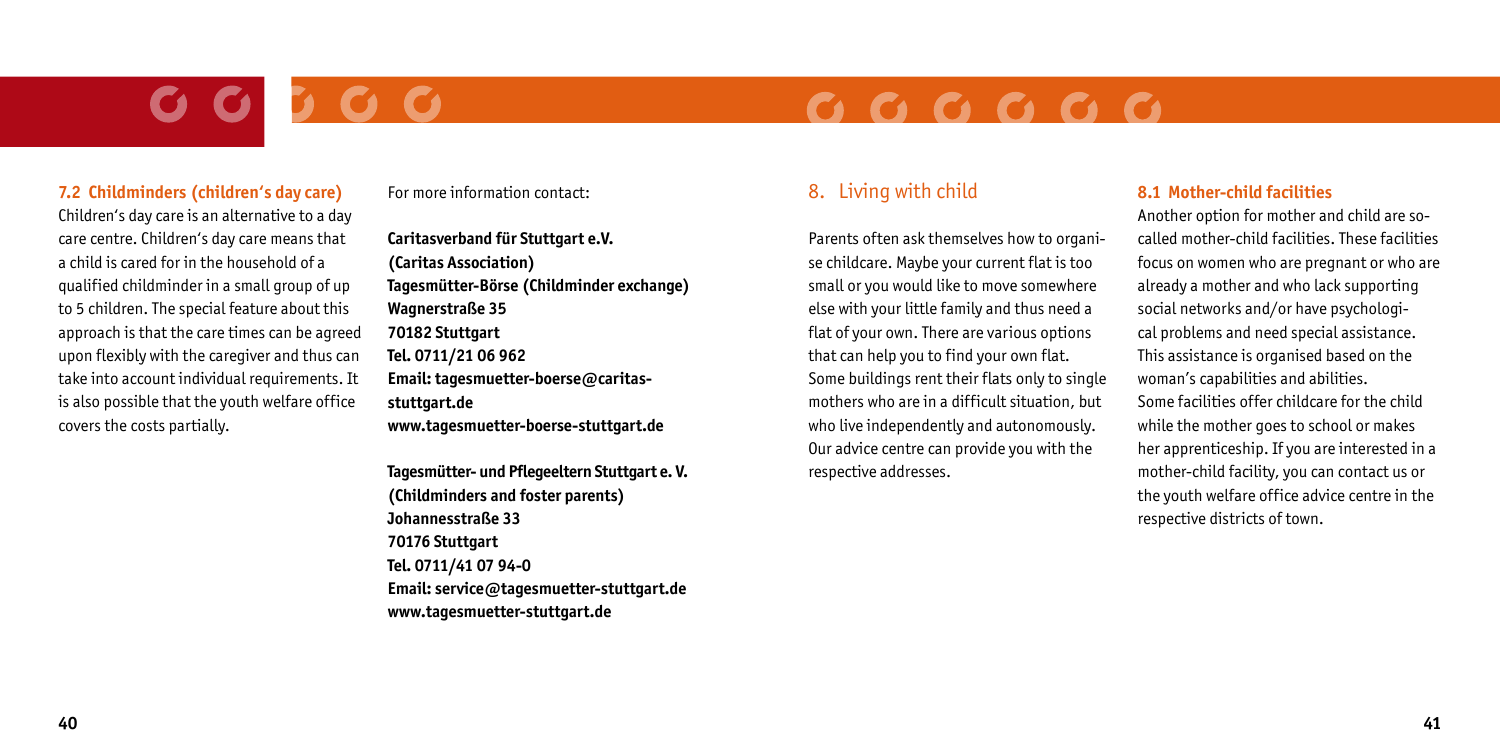## $G G G G G G G$

*"Yes, I do live in a mother-child facility and I like it very much. In the motherchild facility, I can ask someone to take care of her so that I can sleep for a couple of hours, bank sleep in advance so to say. In the facility, your day is well-structured, breakfast for example is at 8. I am still in the maternity protection period, so I was allowed to sleep in. This is taken into account, meaning that I do not have to attend every meal if I am feeding her at that moment. Otherwise, you have to be present during the meals. It was clear to me early on that I would go to a mother-child facility, I applied for that very early already. The application process took quite long. I knew I wanted to keep her, but I also knew I would not be able to do this alone. My first idea was to go to a mother-child facility. It was a good* 

*decision for me. It is helpful that you can go to the office and drink a cup of tea with the stand-by personnel if I reach my limits at night. I think it would be pretty difficult to be alone with her, but in the facility there is always someone around if I have questions, if she does not feel well or if she is ill and I do not know what to do. I am really happy that there is always someone around to turn to. It is called a mother-child facility, but it is more of a shared flat, it feels like a huge shared flat and there is someone who you can go to and make your appointments. These facilities sometimes have a rather bad reputation, but this should not discourage you. It is quite funny when friends come to visit and they act as though I was in a prison. There are rules that we need to adhere to, sure, it would not work* 

*otherwise, but you also have rules in everyday life, and when you live with a partner, too. All of these rules are easy to understand, e.g. that you must not leave things lying around that the children should not come in contact with. Each of us has a room together with her child and a shared bathroom and toilet. We cook together in the communal kitchen. Every day, one or two of us do the cooking, we help each other, because you do not have so much time with such a little fellow. My stay here has been approved for a year initially and after that we will see whether it will be extended. I think it will because I am going to do an apprenticeship. I would like to stay longer, at least until I have finished the apprenticeship, 2 years."* 

*Julia (22 years) with Lara (4 weeks)*

#### **8.2 Wohnberechtigungsschein (WBS) (entitlement to social housing)**

You need an entitlement to social housing (WBS) if you want to move into a subsidised flat (council flat). There are certain income limits that determine whether you can obtain this entitlement to social housing. With this entitlement to social housing, you can apply for a council flat with SWSG or another housing company.

You find the form on **www.stuttgart.de/hoechstmieten**  Or at the: **Amt für Liegenschaften und Wohnen (office for urban planning and housing) Kienestraße 31 70174 Stuttgart Tel. 0711/ 216-91 399**

For more information and applications go to: www.stuttgart.de/item/show/453103/1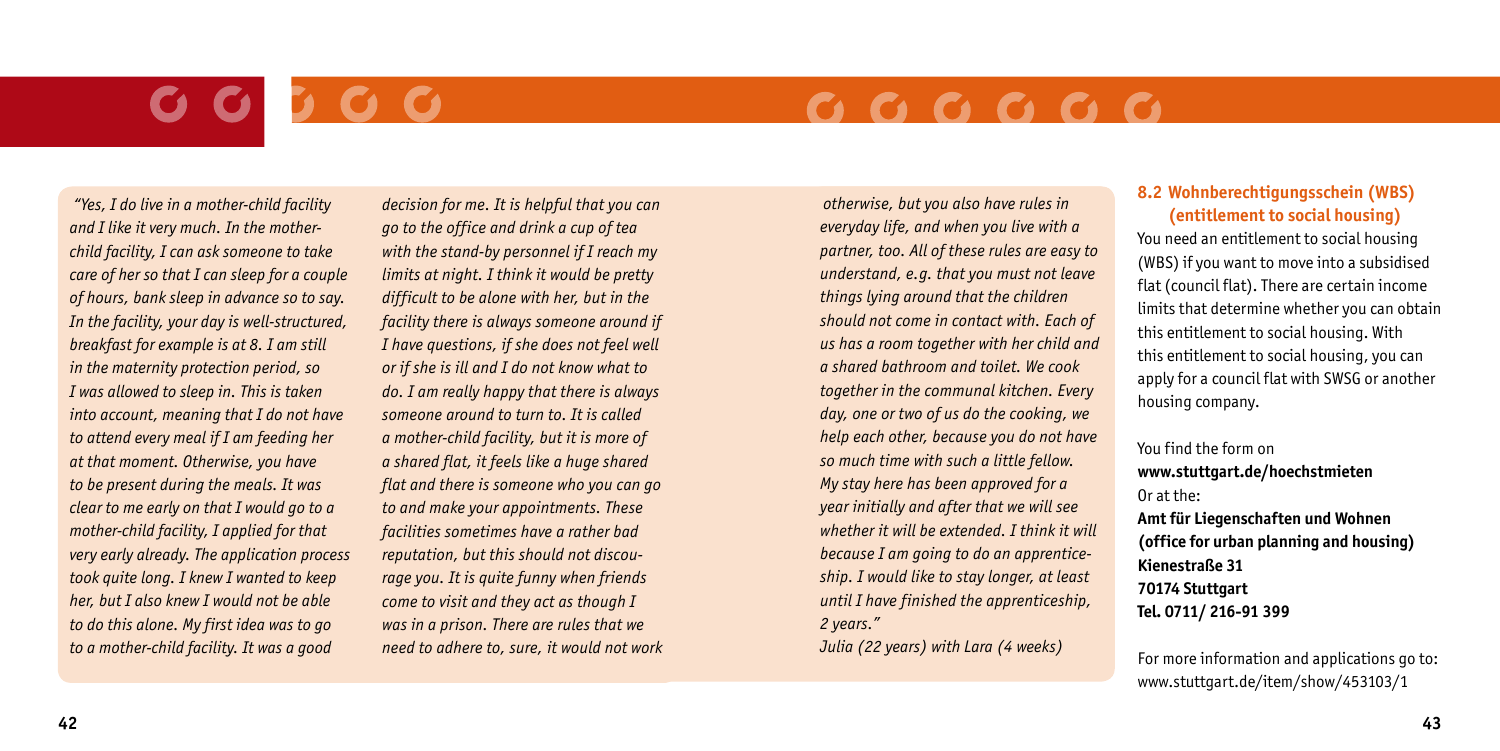#### **8.3 Tips for home owners**

**Government grant scheme to support families building homes**

The Reconstruction Loan Corporation (KfW) and the Federal Ministry of the Interior, Building and Community provide a subsidy to first-time buyers of owner-occupied houses and flats for families with children and single parents. If you have built or bought a home for the family, you can apply for a government grant scheme to support families building homes (Baukindergeld) that you do not have to pay back. This subsidy is linked to an income threshold. The subsidy amounts to  $\epsilon$  1,200 per year for each child under 18 years over a maximum period of 10 years. You have to apply for this subsidy online on the KfW subsidy portal 3 months after moving into your home at the latest.

**Kreditanstalt für Wiederaufbau (KfW) (Reconstruction Loan Corporation) Tel. 0800/5399006 (free-of-charge information centre)**

More information: www.kfw.de/baukindergeld

#### **State subsidies**

Subsidised loans are offered to couples and single parents with at least one child under 18 years, childless couples under 45 years and severely disabled persons.

#### **L-Bank Staatsbank Baden-Württemberg (State Bank)**

**Expertenteam Eigentumsförderung (team of experts on promoting ownership) Tel. 0800 150-30 30 (free-of-charge)**

More information: www.l-bank.de/wohnen

#### **Municipal subsidies**

Municipal subsidies are available to couples and single parents with at least one child under the age of 18: You can obtain a building cost subsidy

(new or existing building) from the family building programme. The city uses the Inexpensive Home Ownership programme to organise the new construction of houses and condominiums on municipal property with select developers. You receive the land at a discounted price. The subsidy depends on the income and the number of children living in the household. State subsidies and municipal subsidies can be granted in parallel.

**Amt für Liegenschaften und Wohnen (office for urban planning and housing) Postal address Heustraße 1 Visitor entrance Hospitalstraße 8 70174 Stuttgart**

More information: www.stuttgart.de/wohnbaufoerderung

### 9. School, studies, apprenticeship and career

It is possible to obtain or finish a schoolleaving qualification or to go to university or do an apprenticeship if you have a child. It is important to know all possibilities.

#### **9.1 School**

The *school and education'* department of the Stuttgart Regional Council is part of the school administration of the state of Baden-Württemberg and responsible for all schools in the Stuttgart region. This department is the contact partner for all pupils and parents. You can get information there on continuing school education and on tests that need to be postponed. It is of course important to talk to the school first.

**Regierungspräsidium Stuttgart (Stuttgart Regional Council) Abteilung Schule und Bildung (school and education department) Ruppmannstraße 21 70565 Stuttgart Tel. 0711/904-0 Email: poststelle@rps.bwl.de www.rps.bwl.de**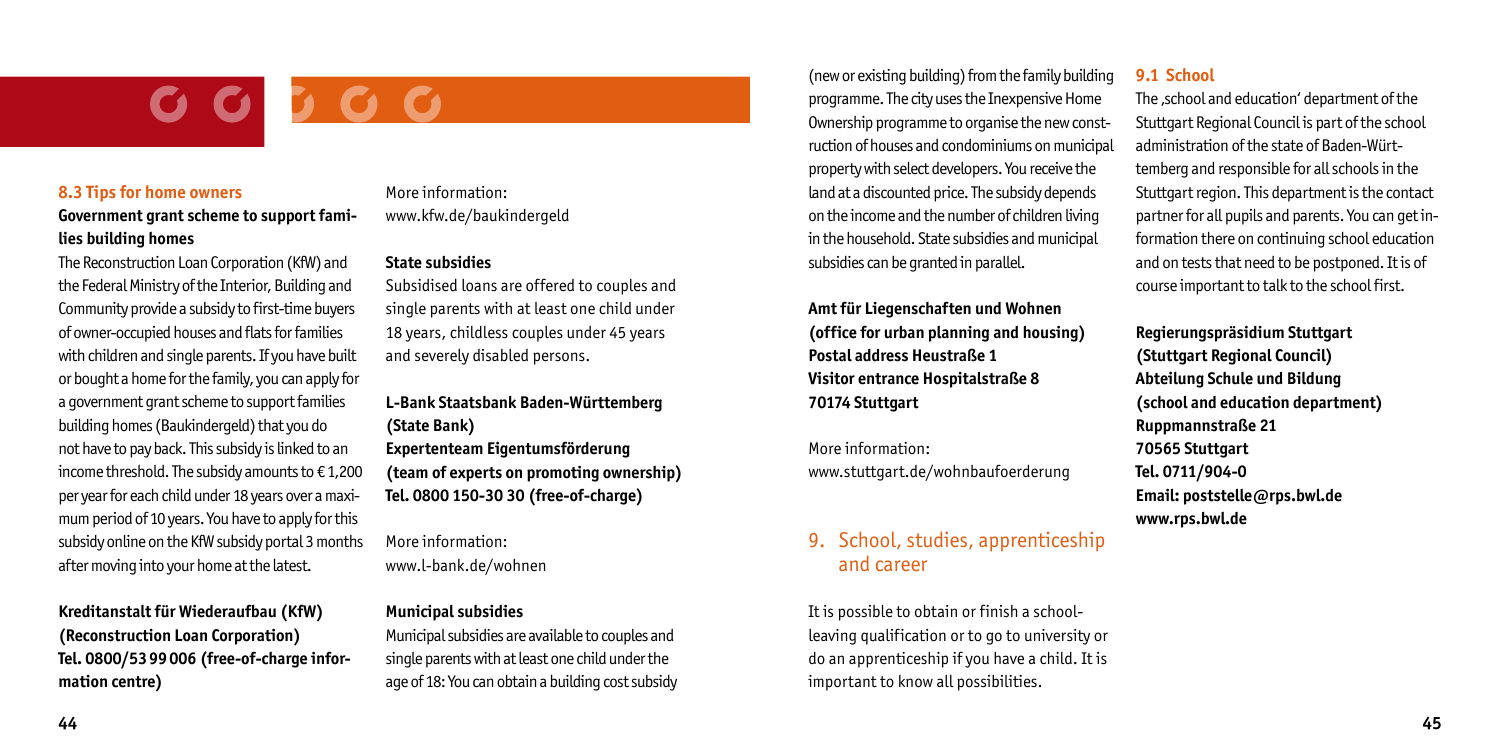# 566

## $\begin{array}{cccccccccccccc} \textbf{C} & \textbf{C} & \textbf{C} & \textbf{C} & \textbf{C} & \textbf{C} & \textbf{C} & \textbf{C} & \textbf{A} & \textbf{A} & \textbf{A} & \textbf{A} & \textbf{A} & \textbf{A} & \textbf{A} & \textbf{A} & \textbf{A} & \textbf{A} & \textbf{A} & \textbf{A} & \textbf{A} & \textbf{A} & \textbf{A} & \textbf{A} & \textbf{A} & \textbf{A} & \textbf{A} & \textbf{A} & \textbf{A} & \textbf{A} &$

#### **9.2 Studies**

The social counselling department of the association for student affairs in Stuttgart offers orientation counselling to students. Apart from advice, it offers childcare in its day care centres and offers advice on , studying with child'!

**Studierendenwerk Stuttgart (association for student affairs) Sozialberatung (social counselling) Rosenbergstraße 18 70174 Stuttgart Tel. 0711/95 74 463**

### More information: www.studierendenwerk-stuttgart.de/sozial-

*I do have a school-leaving qualification, but no vocational training. An apprenticeship is really important, and I want to make an apprenticeship; you need an apprenticeship, you want to be able to provide for your child." Nadine (18 years) with Lea Sophie (3 1/2 years)* 

*"I want to start an apprenticeship. Next year, I want to begin an apprenticeship to become a geriatric nurse." Julia (22 years) with Lara (4 weeks)*

### beratung **9.3 Apprenticeship and career**

The following advice centres enable women to obtain a qualification without or with insufficient school or vocational training. They also help them to embark on new vocational paths: ▶ Frauenunternehmen ZORA gGmbH (Women's enterprise) Stöckachstraße 16 70190 Stuttgart Tel. 0711/26 84 35-0 Email:

frauenunternehmen@zora-ggmbh.de www.zora-ggmbh.de

- ▶ BeFF Berufliche Förderung von Frauen e.V. (vocational support of women) Lange Straße 51 70174 Stuttgart Tel. 0711/26 34 57-0 Email: info@beff-frauundberuf.de www.beff-frauundberuf.de
- ` FrauenBerufsZentrum (Women Career Centre) Heusteigstraße 20 70182 Stuttgart Tel. 0711/24 89 23-40 Email: Info@skf-drs.de www.skf-drs.de

▶ Cooperation project for women receiving benefits from the job centre FORUM FRAUEN (Forum Women) is a cooperation project on vocational advice, support and placement of women living in Stuttgart and who are registered with the job centre. You can get support on the path to the apprenticeship and labour market or orientation on job questions during parental leave.

**FORUM FRAUEN (Forum Women) Clearingstelle (Clearing house) Simone Nitsche Nordbahnhofstraße 115 70191 Stuttgart Tel. 0711/33 50 87-67 Email: clearingstelle-forumfrauen@ zora-ggmbh.de**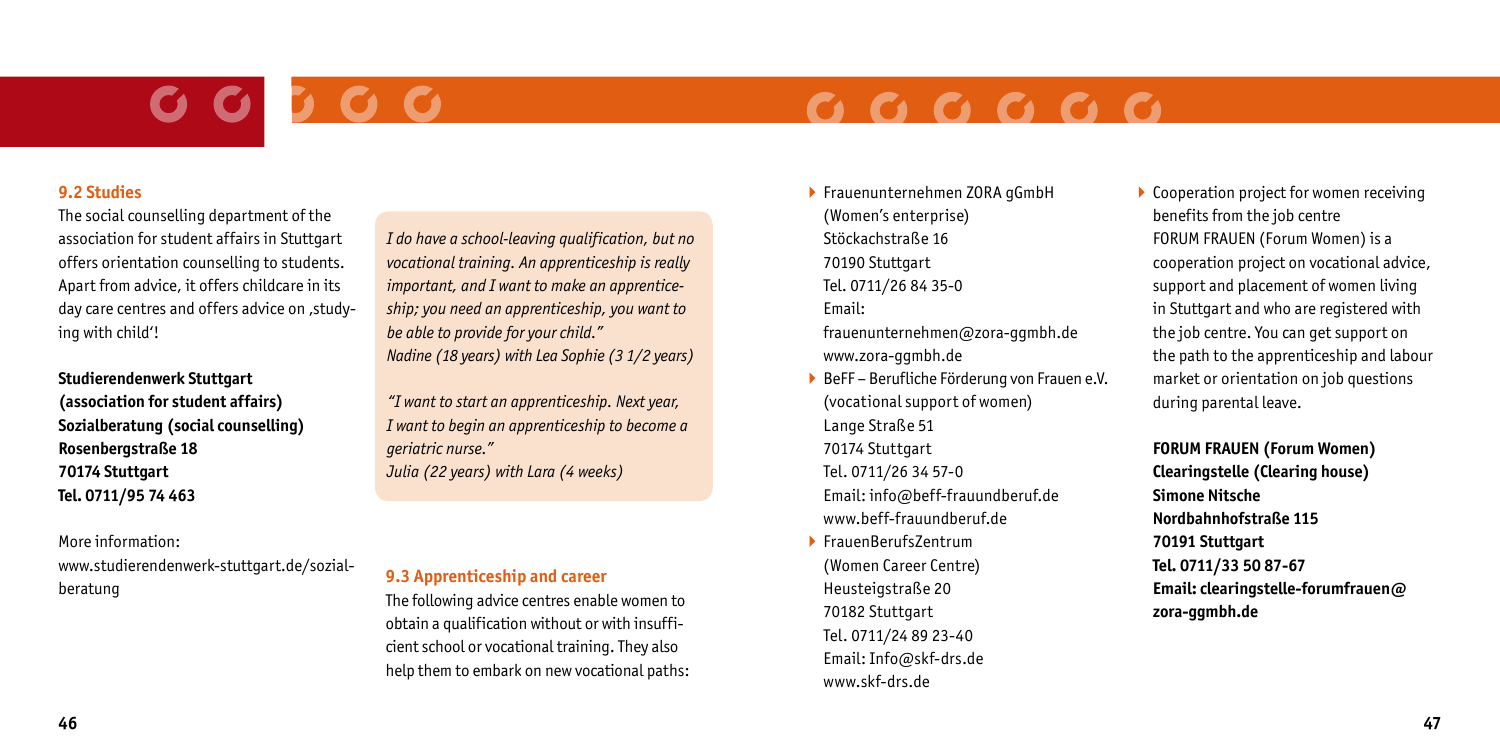| <b>During pregnancy</b>                                        |                                                                                                                                                                                                                                  |  |  |  |
|----------------------------------------------------------------|----------------------------------------------------------------------------------------------------------------------------------------------------------------------------------------------------------------------------------|--|--|--|
| 9 <sup>th</sup> to 13 <sup>th</sup> week of<br>pregnancy (WoP) | $\blacktriangleright$ First ultrasound<br>$\blacktriangleright$ When receiving ALG II: apply for additional and special demand<br>$\triangleright$ Contact midwife as soon as possible regarding prenatal care and<br>after-care |  |  |  |
| As of the $15th$ WoP                                           | Inform school/employer about the pregnancy and the expected<br>date of birth                                                                                                                                                     |  |  |  |
| 20 <sup>th</sup> WoP                                           | $\blacktriangleright$ First foetal movements<br>Register for an antenatal class                                                                                                                                                  |  |  |  |
| 19th to 22nd WoP                                               | $\triangleright$ Second ultrasound                                                                                                                                                                                               |  |  |  |
| 29th to 32 <sup>nd</sup> WoP                                   | $\blacktriangleright$ Third ultrasound                                                                                                                                                                                           |  |  |  |
| 28th to 38th WoP                                               | $\triangleright$ Start of antenatal class                                                                                                                                                                                        |  |  |  |
| As of the 30 <sup>th</sup> WoP                                 | $\blacktriangleright$ Apply for acknowledgement of paternity if necessary, arrange<br>custody<br>$\triangleright$ Get forms to apply for parental allowance and child benefit and fill<br>in to the extent possible              |  |  |  |

| As of the 33rd WoP             | Medical check-up every 2 weeks<br>$\blacktriangleright$ Medical doctor fills in a certificate on the date of birth<br>$\triangleright$ Send this certificate to the health insurance (for people in a<br>statutory health insurance) or the federal social insurance authority<br>(privately insured people) to apply for maternity benefit and also<br>send it to your employer.<br>$\blacktriangleright$ If the father wants to go on parental leave: hand in the written<br>application to your employer |
|--------------------------------|-------------------------------------------------------------------------------------------------------------------------------------------------------------------------------------------------------------------------------------------------------------------------------------------------------------------------------------------------------------------------------------------------------------------------------------------------------------------------------------------------------------|
| As of the 34 <sup>th</sup> WoP | ▶ Begin of maternity protection, up to 8 weeks before birth<br>$\triangleright$ the mother has to apply for parental leave no later than 7 weeks before<br>the end of maternity protection in writing to her employer<br>$\triangleright$ Put together documents for the birth certificate or ask the registry<br>office which documents are needed for the registration (depends on<br>the nationality)                                                                                                    |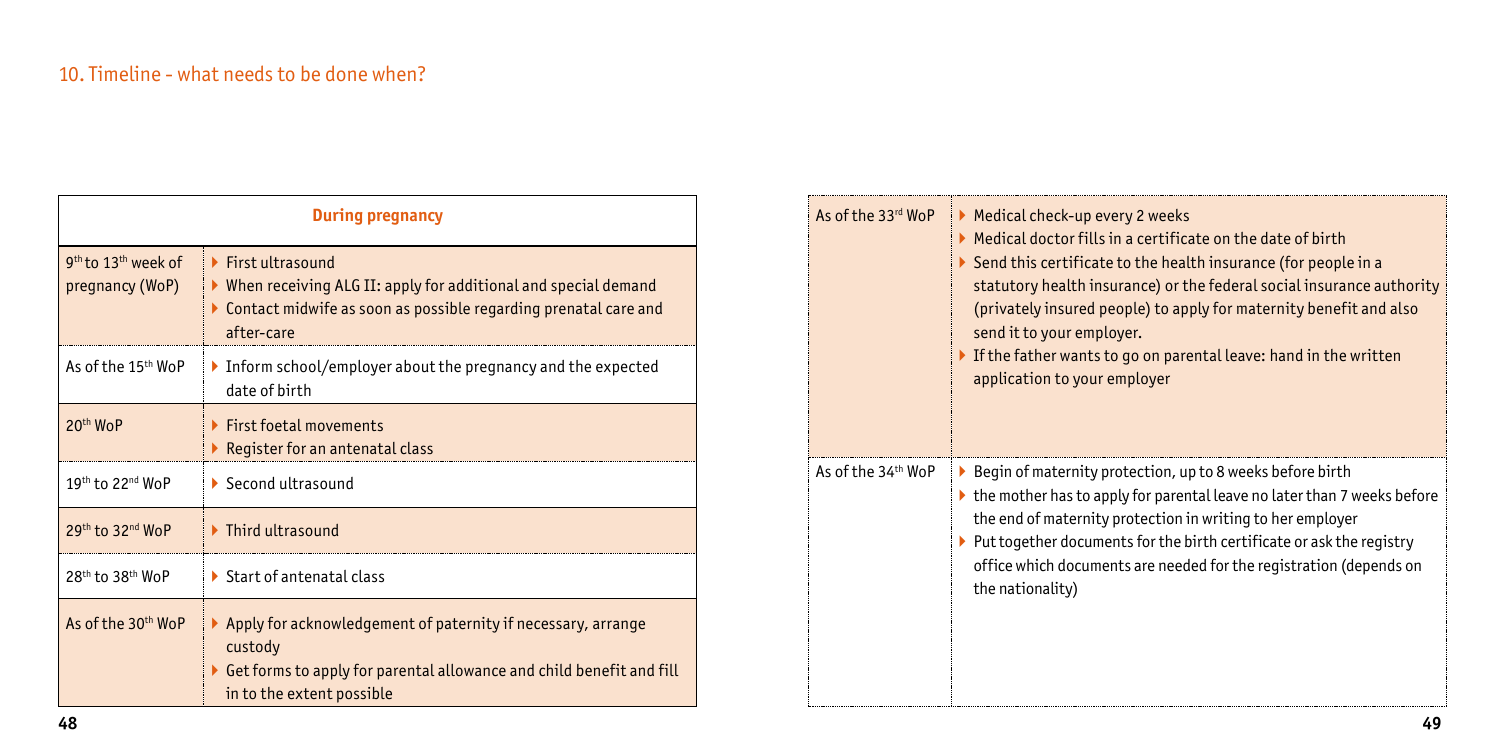| after birth                                           |                                                                                                                                                                                                                                                                                                                                                                                                                                                                                                                                                                                                                                                                                                                                                                                                                                                 |  |
|-------------------------------------------------------|-------------------------------------------------------------------------------------------------------------------------------------------------------------------------------------------------------------------------------------------------------------------------------------------------------------------------------------------------------------------------------------------------------------------------------------------------------------------------------------------------------------------------------------------------------------------------------------------------------------------------------------------------------------------------------------------------------------------------------------------------------------------------------------------------------------------------------------------------|--|
| Right after birth                                     | $\triangleright$ Birth announcement is done by the hospital; in the event of a home<br>birth, you have to do it yourself. Collect the birth certificate from<br>the registry office about a week after birth<br>$\blacktriangleright$ Apply for child benefit with the birth certificate<br>$\blacktriangleright$ Apply for parental allowance with the birth certificate<br>Inform housing benefit office if you receive housing benefit<br>$\blacktriangleright$ If applicable, apply for child supplement<br>$\blacktriangleright$ If applicable, apply for advance maintenance payment<br>Register child with the registration office (with birth certificate)<br>Register child with health insurance<br>Inform employer about the child's date of birth<br>Register child on the www.stuttgart.de/kits portal<br>(place in a kindergarten |  |
| 6-8 weeks after<br>birth                              | ▶ Begin post-partum exercise (also possible later)                                                                                                                                                                                                                                                                                                                                                                                                                                                                                                                                                                                                                                                                                                                                                                                              |  |
| 8 (if necessary 12)<br>weeks after birth              | $\blacktriangleright$ End of maternity protection period<br>(absolute prohibition of employment)                                                                                                                                                                                                                                                                                                                                                                                                                                                                                                                                                                                                                                                                                                                                                |  |
| From return to<br>work until 12<br>months after birth | $\blacktriangleright$ Right to regular breastfeeding breaks on the job                                                                                                                                                                                                                                                                                                                                                                                                                                                                                                                                                                                                                                                                                                                                                                          |  |

### NOTES